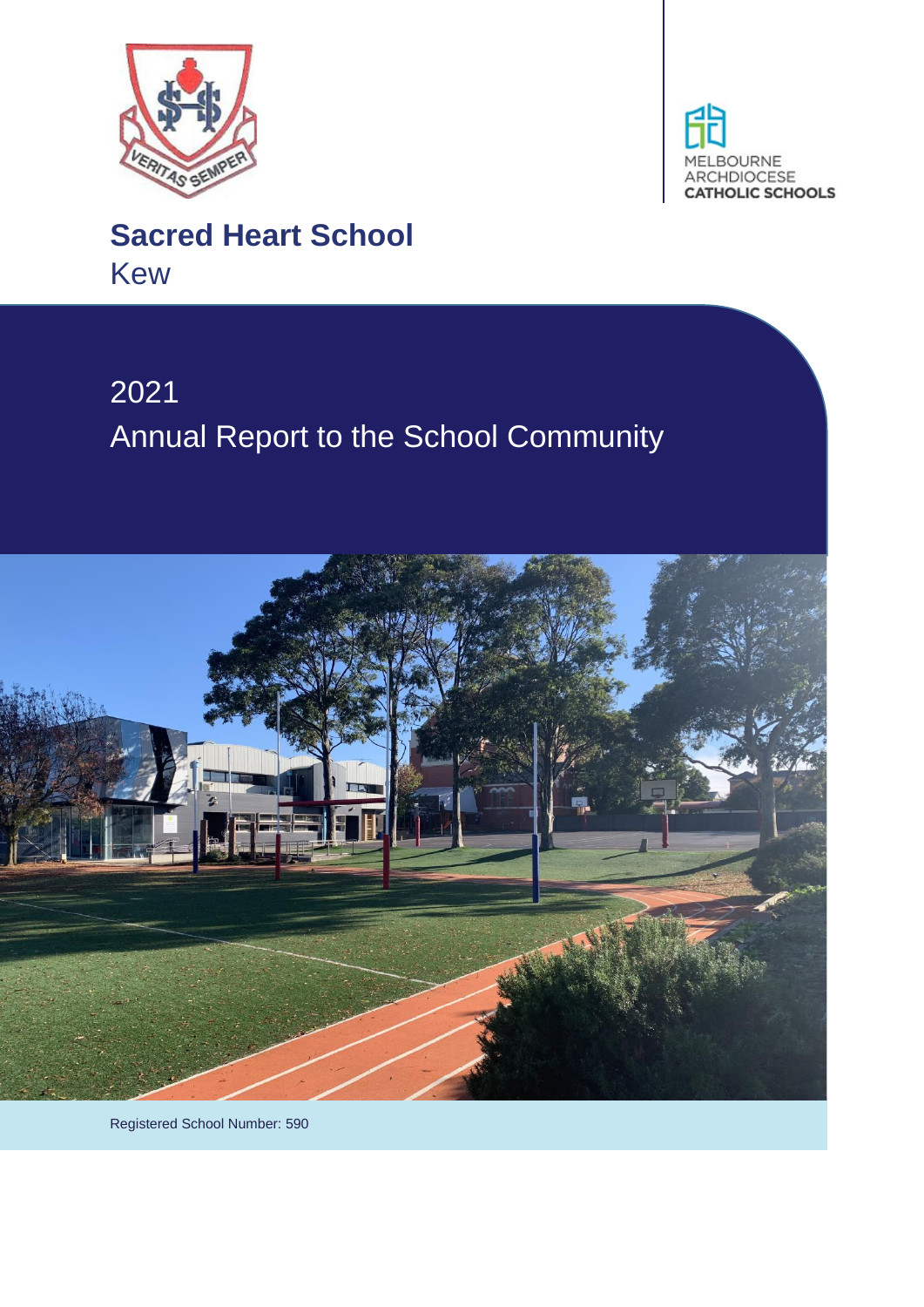# **Table of Contents**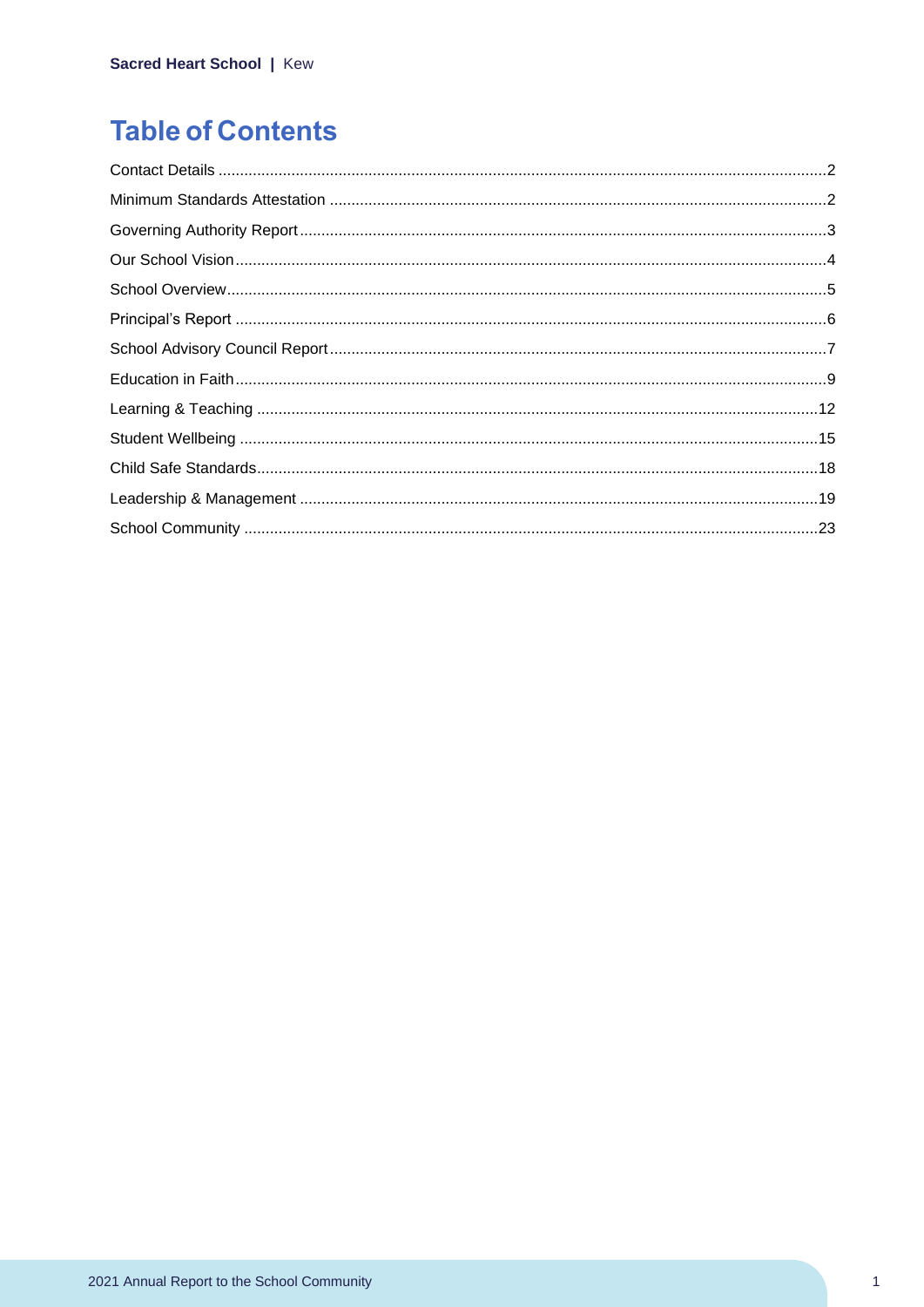# <span id="page-2-0"></span>**Contact Details**

| <b>ADDRESS</b>             | 116 Cotham Road<br><b>Kew VIC 3101</b>     |
|----------------------------|--------------------------------------------|
| <b>PRINCIPAL</b>           | <b>Ed Weekes</b>                           |
| <b>GOVERNING AUTHORITY</b> | Melbourne Archdiocese Catholic Schools Ltd |
| <b>TELEPHONE</b>           | 03 9853 5859                               |
| <b>EMAIL</b>               | principal@shkew.catholic.edu.au            |
| <b>WEBSITE</b>             | www.shkew.catholic.edu.au                  |
| <b>E NUMBER</b>            | E1063                                      |

### <span id="page-2-1"></span>**Minimum Standards Attestation**

I, Ed Weekes, attest that Sacred Heart School is compliant with:

- All of the requirements for the minimum standards and other requirements for the registration of schools as specified in *the Education and Training Reform Act 2006 (Vic)* and the *Education and Training Reform Regulations 2017 (Vic),* except where the school has been granted an exemption from any of these requirements by the VRQA
- Australian Government accountability requirements related to the 2021 school year under the *Australian Education Act 2013 (Cth)* and the *Australian Education Regulations 2013 (Cth)*
- The Child Safe Standards prescribed in Ministerial Order No.870 Child Safe Standards, Managing Risk of Child Abuse in Schools.

#### 28/03/2022

**NOTE:** The School's financial performance information has been provided to the Australian Charities and Not-forprofits Commission (ACNC) and will be available for the community to access from their website at [www.acnc.gov.au](http://www.acnc.gov.au/)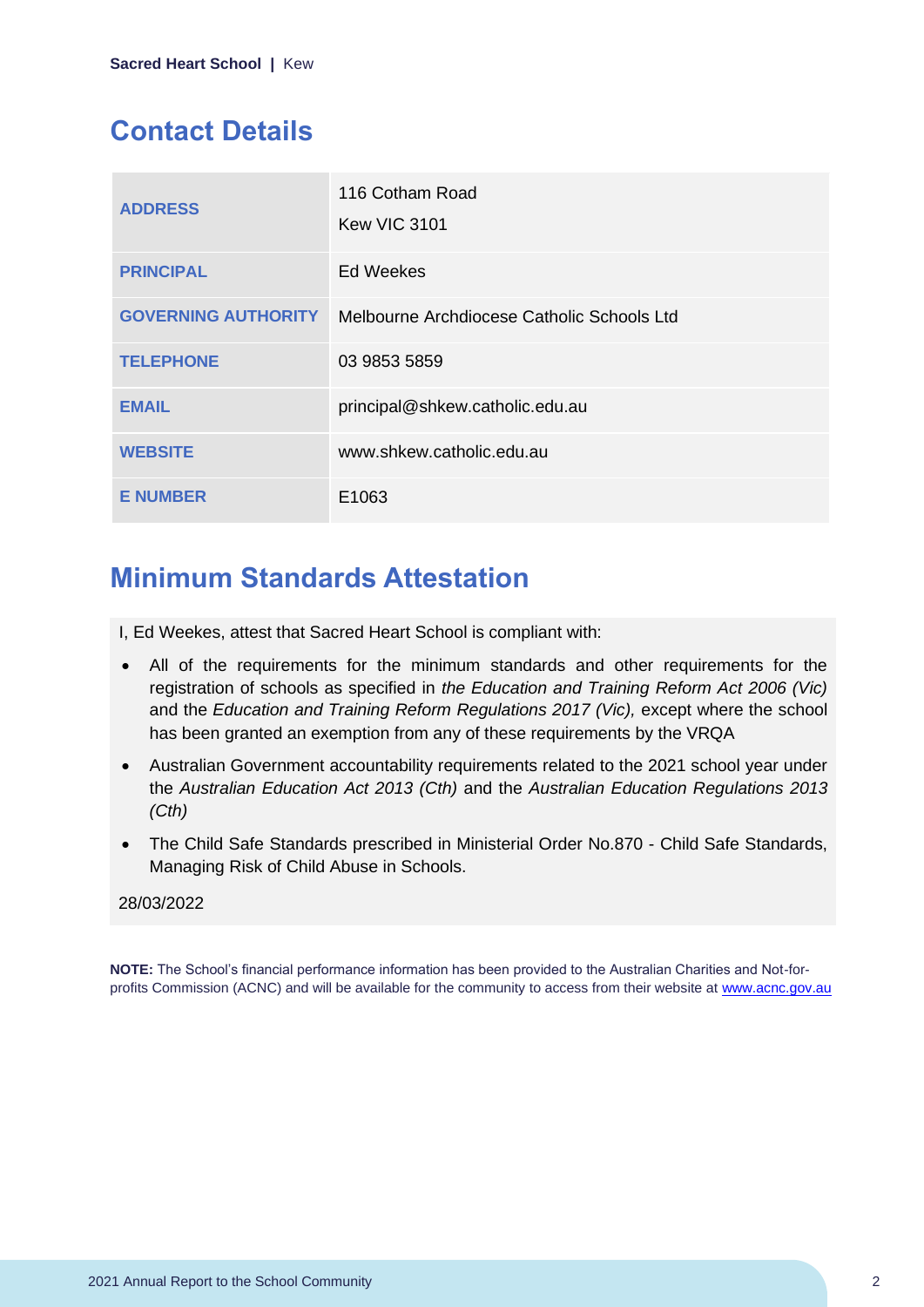### <span id="page-3-0"></span>**Governing Authority Report**

2021 has been a momentous year for Catholic education in the Archdiocese of Melbourne, with Melbourne Archdiocese Catholic Schools Ltd (MACS) assuming governance and operations of 290 schools which previously operated under unincorporated structures.

MACS was established to ensure these schools continue the mission of Catholic education to proclaim the Good News while equipping our young people with the education, knowledge, skills and hope to live meaningful lives and enrich the world around them.

Our schools were again asked this year to respond to the challenges of the coronavirus pandemic. Although asked to implement many measures to keep our staff and students safe, our schools were able to continue delivering a high-quality Catholic education through the resilience and dedication of our principals, school leaders and teachers.

Alongside this important work, we were also able to deliver a new policy suite for schools to ensure our students are safe and which enhance the consistency and transparency of school decision-making, while preserving school autonomy and respecting the local context of our schools.

School Advisory Councils have been established to actively support the principal and embed the life of the local Church in the life of each school. It has been wonderful to see so many parents and members of the wider parish community engaged in these critical forums.

Thank you for the support you have given our schools in 2021. We look forward to continuing to work with you as we strive to provide the young people of the Archdiocese of Melbourne with the best kind of education possible, one that fosters a formation of the whole person that is deeply and enduringly humanising.

Yours sincerely

Jim Miles Executive Director Melbourne Archdiocese Catholic Schools Ltd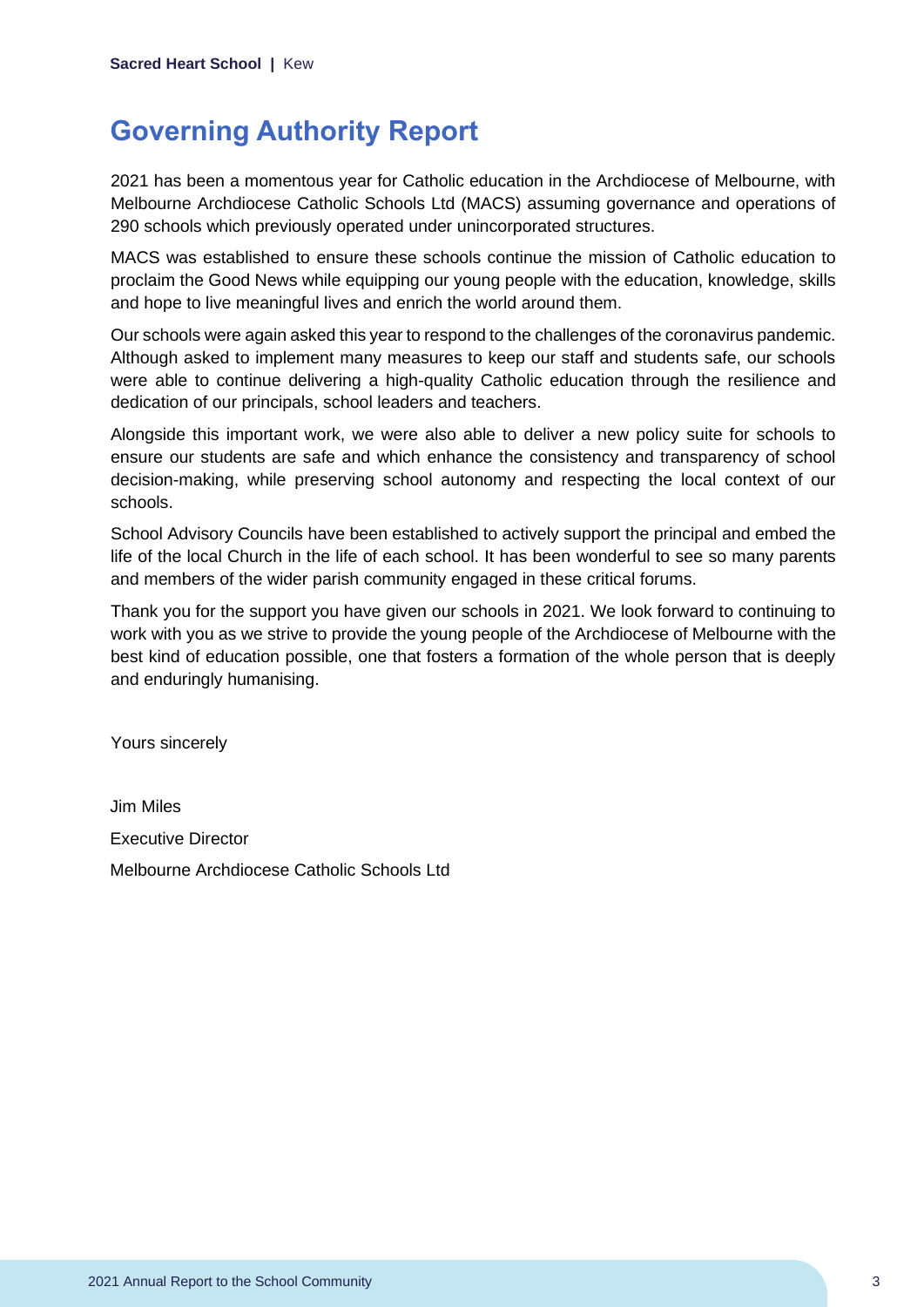### <span id="page-4-0"></span>**Our School Vision**

### **Sacred Heart Vision Statement**

Sacred Heart gives us all hope for the future Empowers and inspires Acts and transforms Centred in Christ

### **Sacred Heart Mission Statement**

Sacred Heart is centred in Christ… Nurturing the dignity of each person Promoting respectful relationships Challenging injustice and leading change Providing an environment that is safe Learning, growing and celebrating Veritas Semper - Truth Always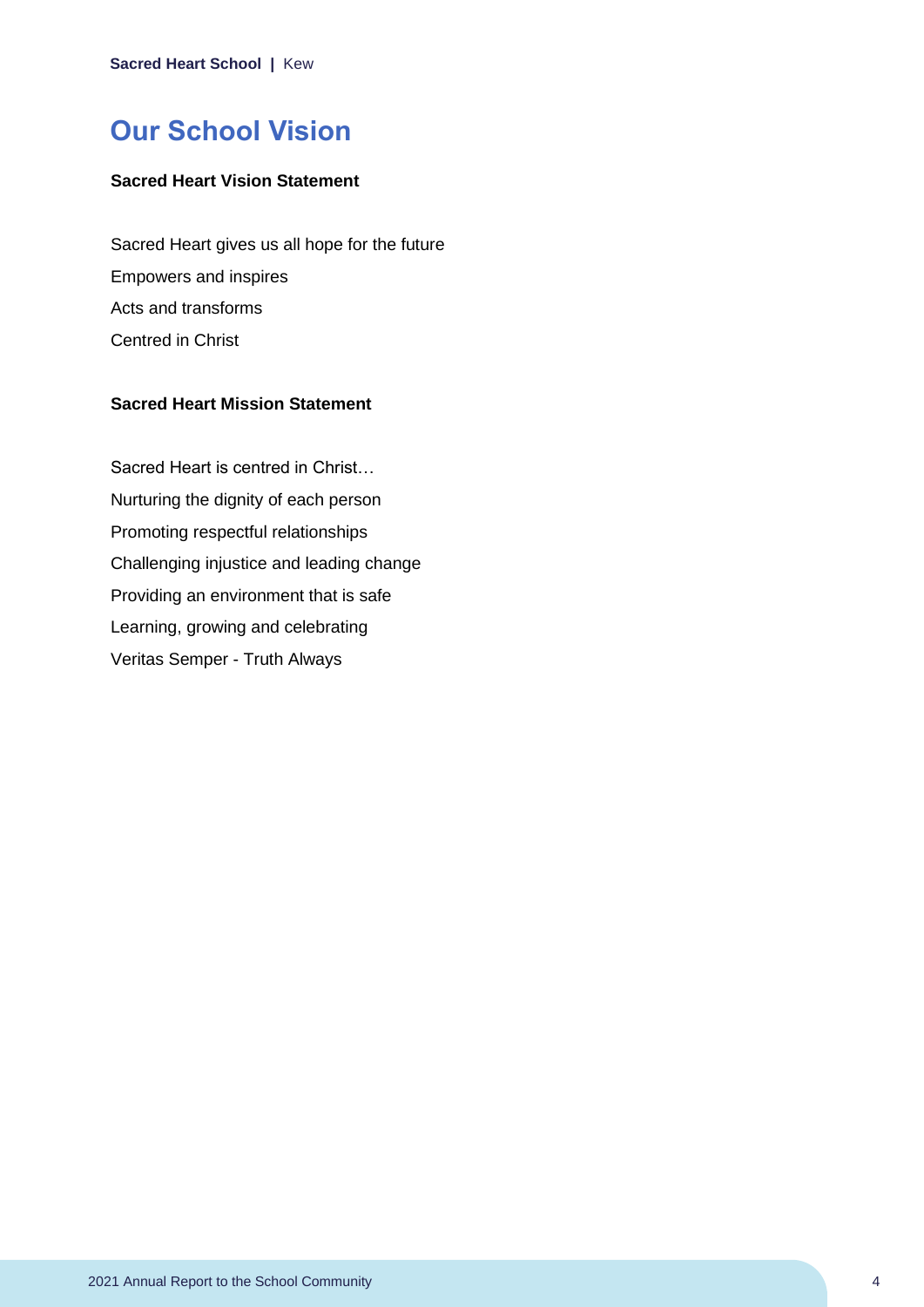### <span id="page-5-0"></span>**School Overview**

Sacred Heart Catholic School has a proud history of over 120 years of Catholic education in Kew. Sacred Heart is a school where our Catholic traditions and Gospel values are taught and lived. Sacred Heart is a learning community with high expectations for all. We follow an inquiry based approach to learning where our students are encouraged to think critically and creatively, as they develop the skills and capabilities to engage successfully in a global society. At Sacred Heart we support our students to develop a positive mindset and build their resilience in a collaborative environment, where all children and families are treated with respect. Pastoral care and wellbeing is a distinct feature of daily life at Sacred Heart Kew.

Our community is our strength. Our Parish Priest is the faith leader of our community. The staff are committed, highly competent professionals who encourage and inspire their students. The parents are an enthusiastic, supportive and involved dynamic sector of the community. The students enjoy school life, love learning and thrive in a happy, secure and caring environment. We are all very proud of our school.

Our School Vision places our students at the centre of all we do. It is our driving mantra for continuous school improvement and to ensure the full flourishing of every student. It is our goal to ensure that all students will develop confidence as they experience success, a sense of purpose, engagement and make steady progress in all areas of the curriculum provided within a contemporary learning environment.

Child safety is paramount at Sacred Heart Kew. Our school environment, school policies, structures and processes are continually being monitored and refined to ensure duty of care and compliance to the Child Safety Standards.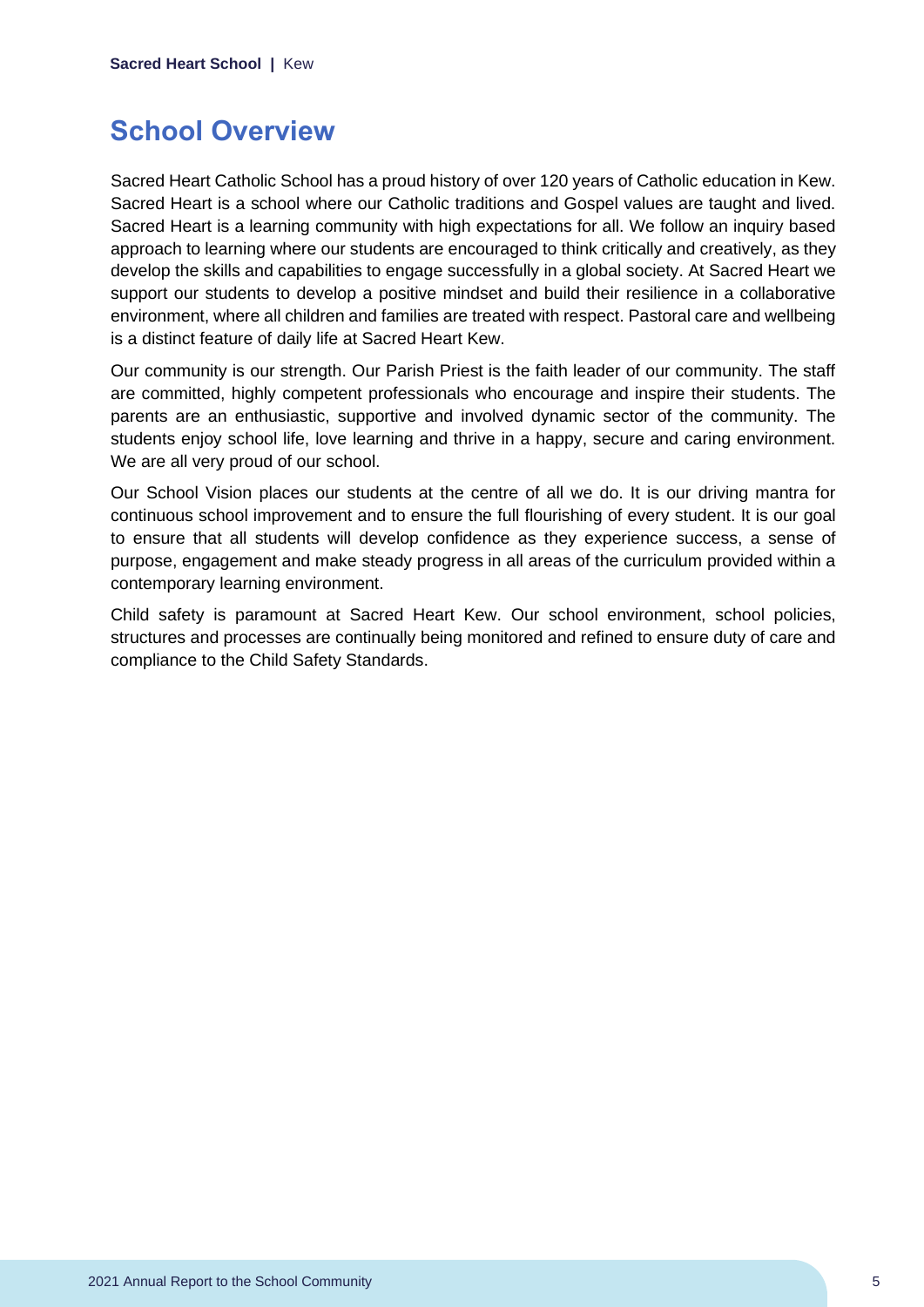### <span id="page-6-0"></span>**Principal's Report**

It is with immense pride, gratitude and admiration that I review the 2021 school year at Sacred Heart Kew. 2021 saw us live through yet another school year impacted by COVID-19. A period in our history where all school community members were challenged and tested, in all walks of life. As Albert Einstein famously said 'in the middle of every difficulty lies opportunity', 2021 definitely provided us with a few 'difficulties', but in turn, presented a number of opportunities. 'On again', 'off again' restrictions were once again our new 'normal', along with a return of remote learning, an extended '7 day lockdown', which seemed to last forever. Notwithstanding this, pride, gratitude and admiration are still the three words that I choose to describe the 2021 school year.

At Sacred Heart Kew we are blessed to have a team of brilliant staff members, who I am so very proud to lead. We are extremely fortunate to have an inspiring and knowledgeable group of teachers and support staff, guiding our children throughout their primary school years. Our staff collaborate successfully, planning rigorous and rich curriculum, as well as targeted assessment activities for all students in their care. Learning spaces are engaging and nurturing environments, allowing students to thrive spiritually, academically, socially, emotionally and physically. Our staff went 'above and beyond' during 2021, adapting the delivery of remote learning, partnering with parents to ensure all children were able to continue their learning.

At Sacred Heart Kew we are fortunate to have a vibrant and supportive parent community who I am so grateful for. As a school we are most appreciative of both our School Advisory Council and our Parents' Association members, who provide the voice for all parents in our school community. Our parents were able to meet early on in the year for our Welcome Drinks and our 'Ladies' were also able to celebrate the annual Ladies Lunch in May. All families were able to gather for our end of year 'Picnic in the Park' and we look forward to a return to our 'full' list of PA led school events next year. Bringing our whole school community together once again after the impacts of COVID-19 will be one of our main priorities in 2022. I sincerely thank all our parents for trusting our staff in the day to day education of their children and for their ongoing support of us as a staff team.

At Sacred Heart Kew our children are the stars that continue to shine bright, no matter what challenges or restrictions are placed upon or in front of them. My admiration for all our children is 'higher than high', as they provide us with an abundance of energy each and every day. Our children have continued to achieve excellent results right across all curriculum areas this year, including the annual NAPLAN testing. Our children are highly engaged learners, committed to individual improvement and supportive of others' learning journeys.

I thank Father John for his ongoing support of the school and of me as School Principal this year. Our Catholic faith continues to underpin all that we do here at Sacred Heart Kew, and provides us with strength and perseverance to carry on when faced with periods of adversity. 2021 will certainly be a year that no one will ever forget. As a school we will continue to give all hope for the future, setting high standards for overall growth and achievement of all our children, providing an environment that is safe, learning, growing and celebrating together.

Veritas Semper - Truth Always.

Ed Weekes

School Principal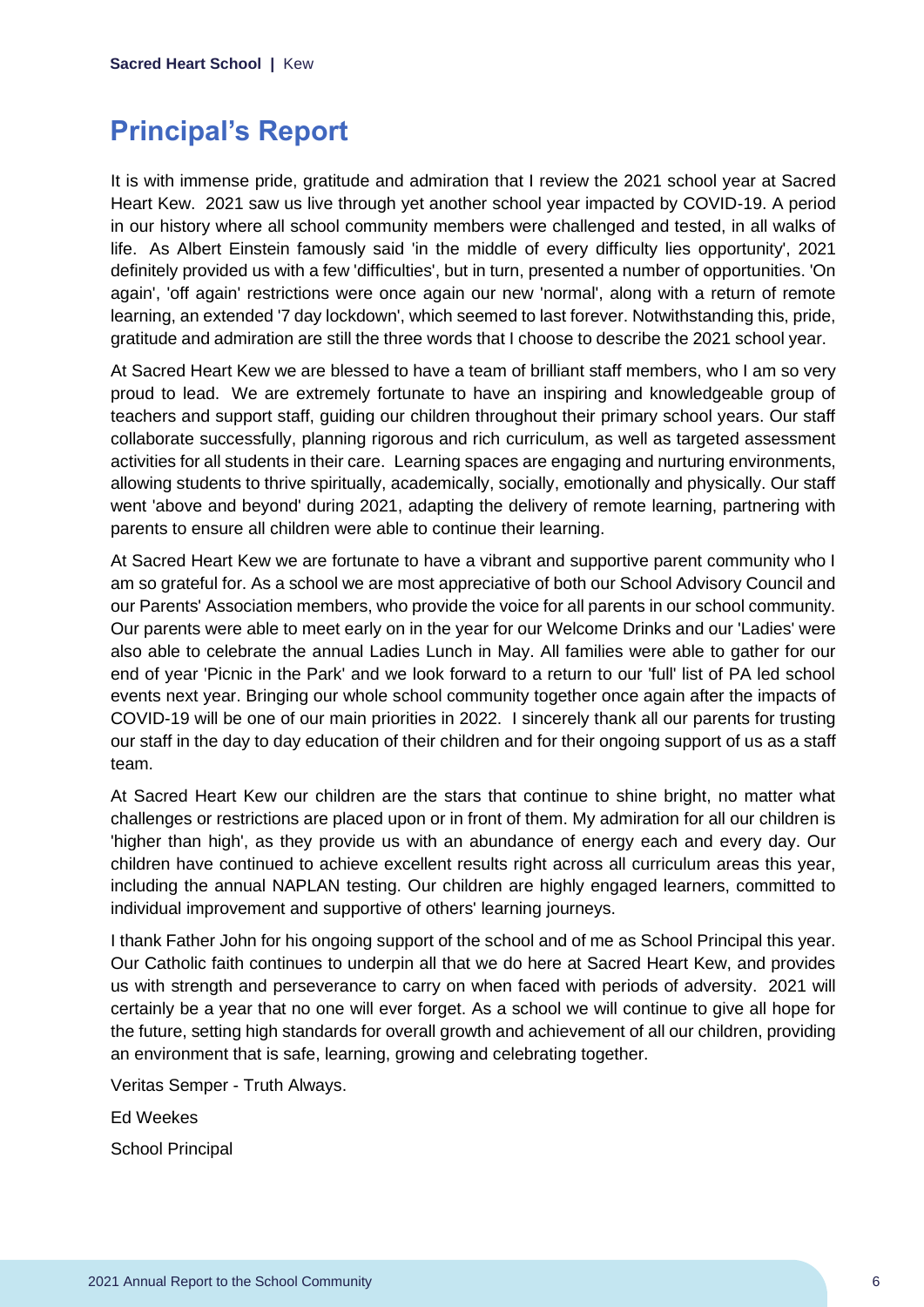# <span id="page-7-0"></span>**School Advisory Council Report**

It is my pleasure to present the Chairman's report for the School Advisory Council for 2021. This year has been a particularly difficult one for many of us, with the COVID pandemic causing more lockdowns and disruptions for Sacred Heart School and the wider community. We had several short lockdowns earlier in the year, then unfortunately, a much longer lockdown for most of Term 3. I would like to express my sincere gratitude and appreciation to the staff at Sacred Heart School, who have demonstrated an amazing ability to adapt at very short notice, and I would also like to say how impressed I have been with the resilience and fortitude shown by both staff and students during these trying time.

A major change this year has been the transfer of school governance from the local parish priest to a centralised corporate entity, known as Melbourne Archdiocese Catholic Schools Ltd (MACS), which is now responsible for the governance and operations of the schools. This has also meant changes to this forum, which is now called the School Advisory Council, rather than the Parish School Education Board, and we have recently received the new Terms of Reference.

### **Sacred Heart School**

Sacred Heart School is a vibrant and engaging school, which aims to create an atmosphere where each child is known, challenged, supported and encouraged in a caring Christian climate. Sacred Heart has dedicated teachers who inspire a passion for learning, and our academic results are typically outstanding, which demonstrates the calibre of our teaching staff and commitment from the students. The challenges of this year have demonstrated the dedication and flexibility of the teaching staff and students, I would like to recognise the extraordinary efforts from everyone during this time, with teachers having increased workloads, parents juggling home-schooling with other commitments, and students missing their friends and face-to-face teaching. I would also like to commend the school for their supportive role and their focus on wellbeing and relationships.

#### **Parish**

Like the school, Sacred Heart Parish was once again greatly affected by the COVID pandemic, with online masses during lockdown. I would like to express our gratitude for Fr John and the parish for their adaptability and support of the parish members during this time. The Archdiocese of Melbourne has also begun discussions regarding major changes to parish structures, including possibly amalgamating with surrounding parishes in what will be termed Mission communities. This will be a major change for Sacred Heart Parish and has raised several important issues which are currently being discussed by the Parish Leadership Team in conjunction with parishioners, including which parishes we would merge with, how to ensure that faith is passed on if a Parish Priest is not present, and how to keep the Parish community alive.

#### **Finance**

The finances for the school remain strong, with a healthy bank balance and a strong financial position going into 2022. The school has been cautious about finances during the pandemic, and the efforts and commitments of families in paying their fees, along with Parents and Friends initiatives have helped maintain the status quo.

#### **Other tasks**

A Masterplan for the school hall and classroom refurbishment is currently underway, and an architect has been engaged. The Master Plan will likely be completed within 2022, with works likely to begin in late 2022 or 2023. A pedestrian access has also been placed on Glenferrie Road, enabling better access to pedestrians to the school. Discussions about updating and beautifying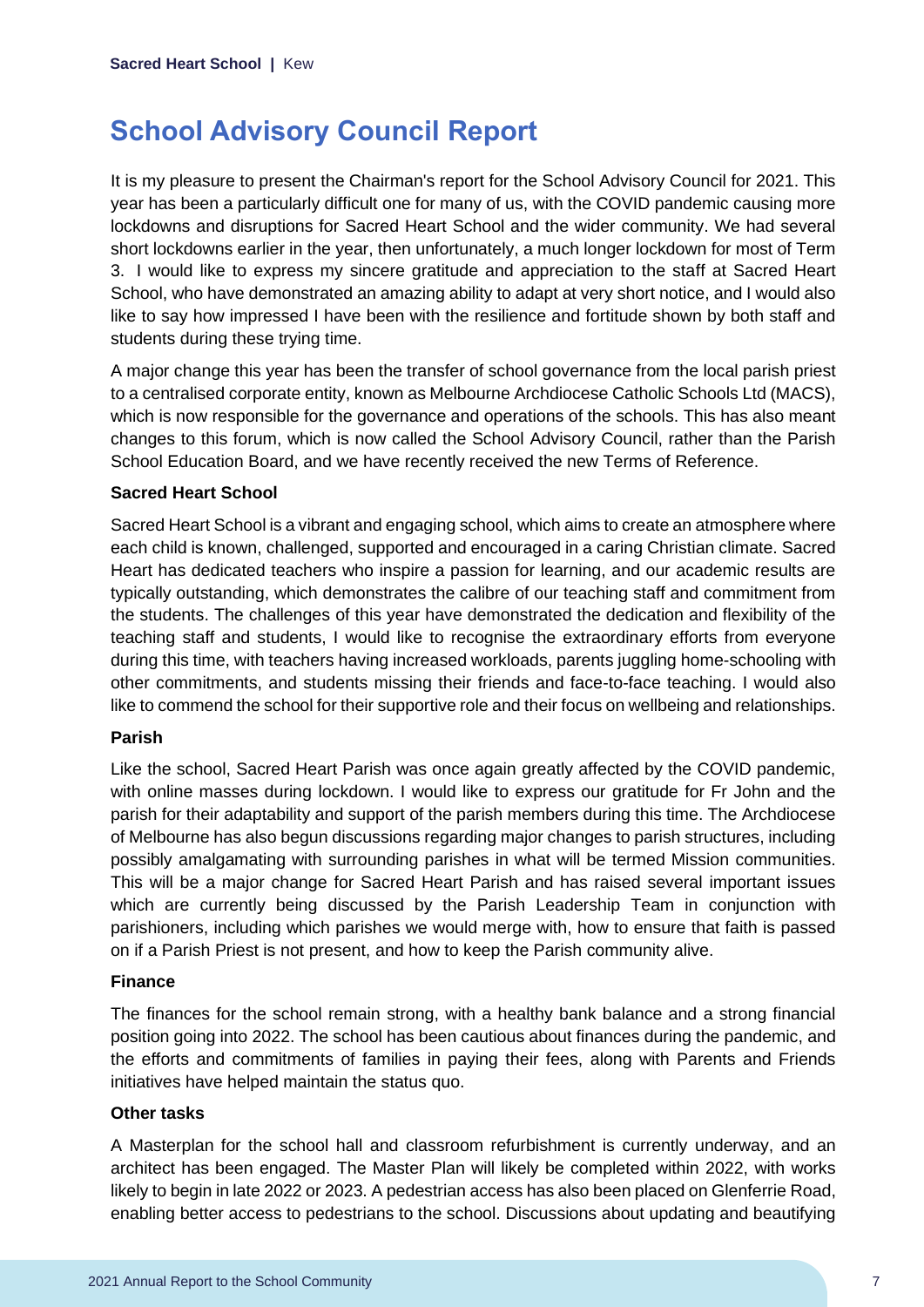the front-of-school carpark are ongoing, with several options tabled to make the space more welcoming and usable for the school and parish.

#### **School Advisory Council**

There has been a recent change in structure to the School Advisory Council, from the previous Parish School Education Board. There will be the appointment of a new council member from the parish to fulfil the changes required. This year we welcomed Danielle Gerecke as Principal's Nominee, and we thank her for her valuable contributions to the committee.

On behalf of the Board, I would also like to thank:

- Ed Weekes for his outstanding leadership of the school community
- Fr John for his strong faith leadership of our community and parish
- All of the teachers and staff for their dedication, care and teaching of the children, and adaptability in the face of a difficult year
- All members of the School Advisory Council

We look forward to a bright future and hopefully more normal year in 2022.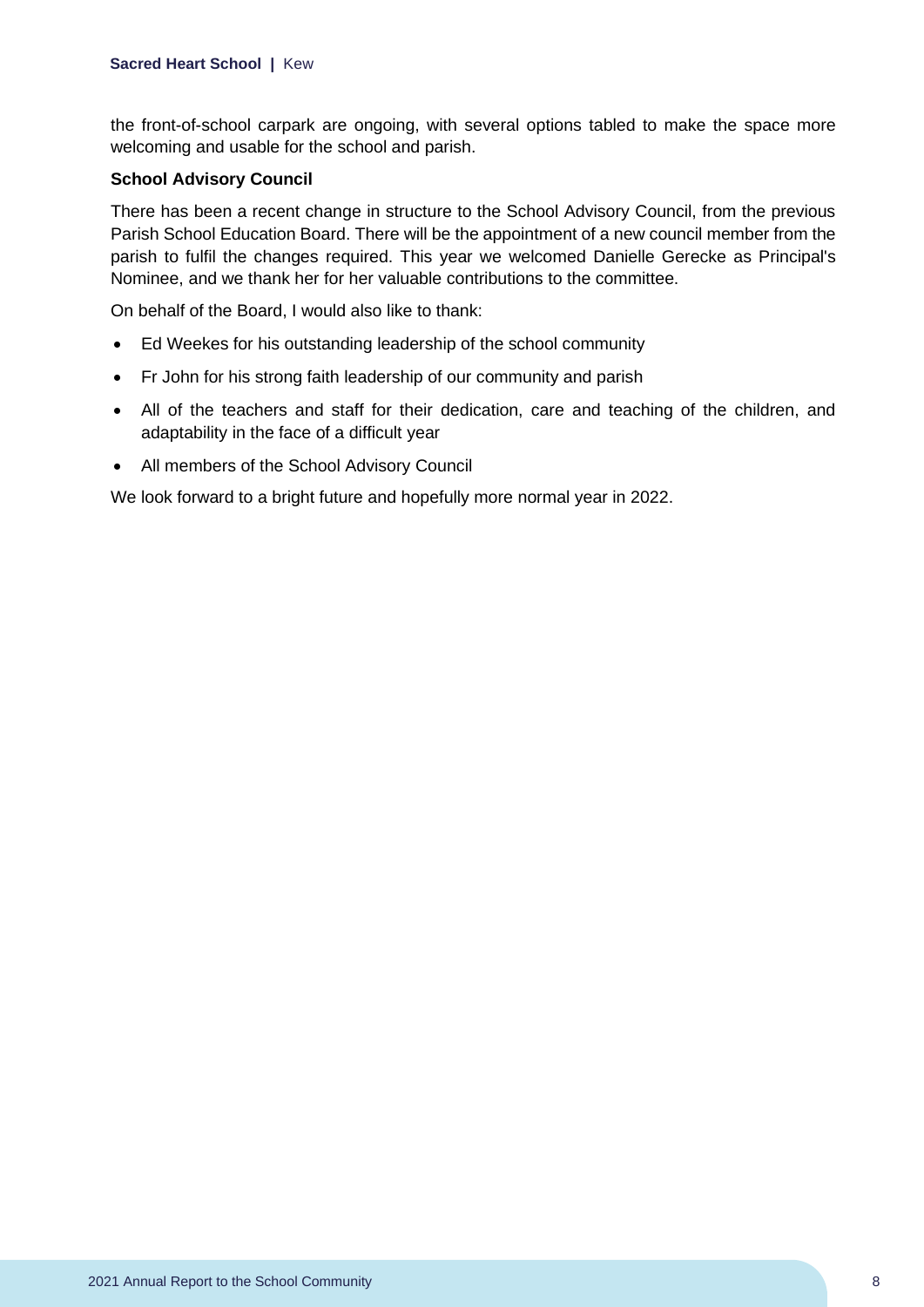### <span id="page-9-0"></span>**Education in Faith**

### **Goals & Intended Outcomes**

2021 was another remarkable year which presented lockdowns and prolonged periods of Remote Learning in every school term. Despite these challenges, staff maintained a desire to provide a diverse range of learning opportunities in Religious Education, connecting all our students to our Catholic community, in an ever-changing, unstable environment. This challenge was compounded as we were not able to gather in person or participate in the Eucharist through attending Mass. No matter what challenges were presented, teachers continued to help students feel connected, engaging them with scripture, exploring contemporary issues in our world through the lens of our Catholic tradition. As the year unfolded our shared experiences helped shape the vision of what our school values in relation to teaching and learning within our Catholic context. As a school we continued to be flexible and through collaborative and professional dialogue, continued to refine curriculum priorities and delivery to satisfy the amended requirements of the Victorian Curriculum and the Renewed Religious Education Curriculum Framework. This curriculum delivery remained respectful of our local context, inclusive of all students, reflecting their diverse learning and wellbeing needs, throughout our extended periods of remote learning.

### **Achievements**

COVID operation guidelines and strict density requirements at the beginning of 2021 meant that our usual Opening School Mass could not be held. However, all new staff were welcomed and recognised during our Opening Year Staff Prayer led by the Religious Education Leader. All staff committed through prayer to our Staff Charter, rededicating themselves to the purpose of supporting students holistically through curriculum, faith knowledge and personal development. Students and our wider community were brought together early in the year through prayer at the Ash Wednesday liturgy (Prep - Year 4), with the Year 5 and 6 children attending Parish mass to acknowledge the start of Lent. We were fortunate to be able to implement a full program for Holy Week, including whole school liturgies led by students in our beautiful church and a whole-school art project to create new Stations of the Cross (inspired by the lead-light artwork of Swiss artist, Albert Chavez). These stations were mounted around the school and were a highlight of Holy Week for students and onsite visitors at the end of Term 1.

Social Justice continued to be a priority for us at Sacred Heart in 2021. Throughout the Lenten and Easter seasons, students were able to participate in two of our major social justice initiatives, Project Compassion and the much-missed Walk-A-Thon (with our school community generously supporting the work of CatholicCare for this event). Later in the year (August), another important social justice initiative was relaunched, our Food Drive. Even though we were sent back into lockdown mid-way through the drive, the school staff and community donated a substantial amount of essential food and items for the Brigidine Asylum Seeker Project. Our social justice programs were rounded off with the Christmas Giving Tree initiative once again providing much needed donations for St. Vincent De Paul.

Despite lockdown disruptions, students in Year 3 participated in the Sacramental teaching program for Reconciliation during Term 1 and were fortunate enough to receive their Sacrament, supported by their families, school and Parish, in spite of COVID-19 restrictions. Sacramental teaching programs for First Eucharist (Year 4) continued remotely in Term 3 and were initially offered remotely for the Confirmation program (Year 6) before the return to on-site learning in the middle of Term 4. Conferral of these important Sacraments (and those held over from 2020) were a special time for our community during Term 4.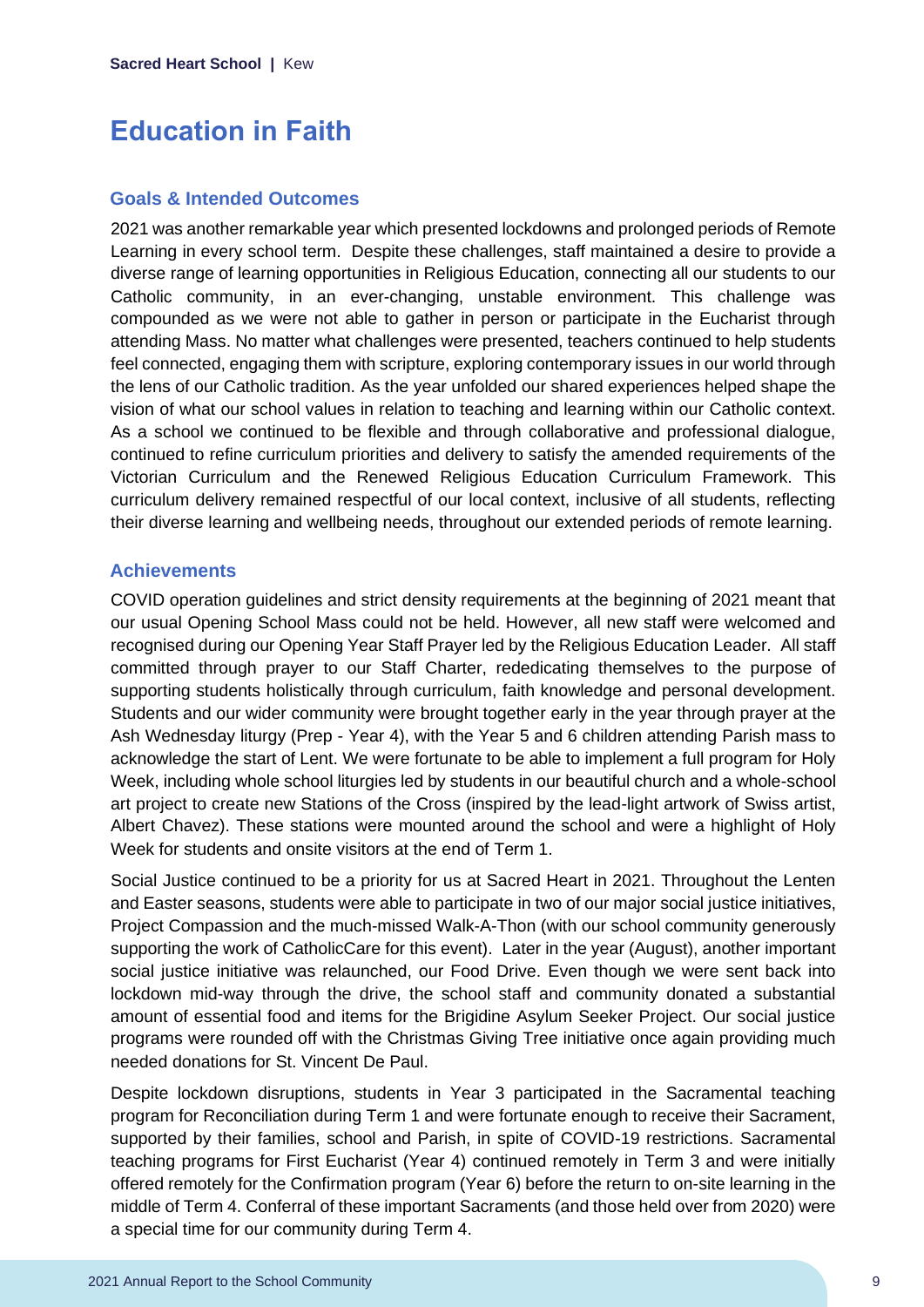Class Masses and Liturgies were planned by staff and celebrated where possible in our beautiful Church in Term 1, with the support of the Religious Education Leader and in consultation with the Parish Priest. During the extended lockdowns and restrictions throughout the remainder of the year, liturgies were held in classroom bubbles at school or at the height of the lockdown through a series of live online liturgies planned, hosted and delivered by the Religious Education Leader. During remote learning periods, classroom teachers continued to include and promote daily prayerful practices during online video meetings. Weekly prayers were included on all daily running sheets with age-appropriate prayers provided by teachers and the Religious Education Leader. All of these opportunities allowed for students to feel connected with each other and their faith.

Ongoing COVID restrictions meant that activities to celebrate the Feast of the Sacred Heart went digital in 2021. In the week leading up to our feast day, a live interactive poll allowed our whole community to suggest words and prayers to be generated into a daily Novena of Confidence to the Sacred Heart which was shared through the school. On the Feast day itself (June 11), all students completed a digital art project, creating a Jackson Pollock inspired "Drip-Art-Heart" and displayed them in an online gallery through Padlet. In lieu of our usual Mass, we were able to celebrate a whole-school liturgy, where the final Novena was prayed as a school and students' digital drip painting "heartwork" was shared.

Despite disruptions from restrictions and lockdowns, teachers continued to deliver Religious Education lessons remotely, adapting and flexibly creating units aligned with the Renewed Religious Education Curriculum Framework and in line with CECV guidelines and school-based Remote Learning Guidelines. A summary of the Religious Education Curriculum provided to students was included in school reports as required, satisfying reporting expectations and guidelines provided by CECV. Staff continued their professional development online, including undertaking whole staff professional learning around Christian Meditation and Religious Education Accreditation.

A staggered return for students to onsite learning in Term 4 allowed more opportunities to pray and worship together within class bubbles. A whole school liturgical Advent program forged ahead, live-streaming into classrooms and as operating guidelines were further expanded, students/staff were able to gather for a final End of Year Liturgy to celebrate the 2021 school year.

#### **VALUE ADDED**

During Remote Learning:

- Staff and students engaged in units of work across the whole school aligned with the Renewed Religious Education Curriculum Framework throughout the year.
- Provision of remote-teaching of Religious Education (as above)
- Daily prayer celebrated in Remote-teaching alongside Weekly prayers as part of daily student instructions.
- Renewal of Christian Meditation through professional learning and practice
- Staff planned and delivered class liturgies based on readings of the day (in dialogue with the Religious Education Leader and Parish Priest).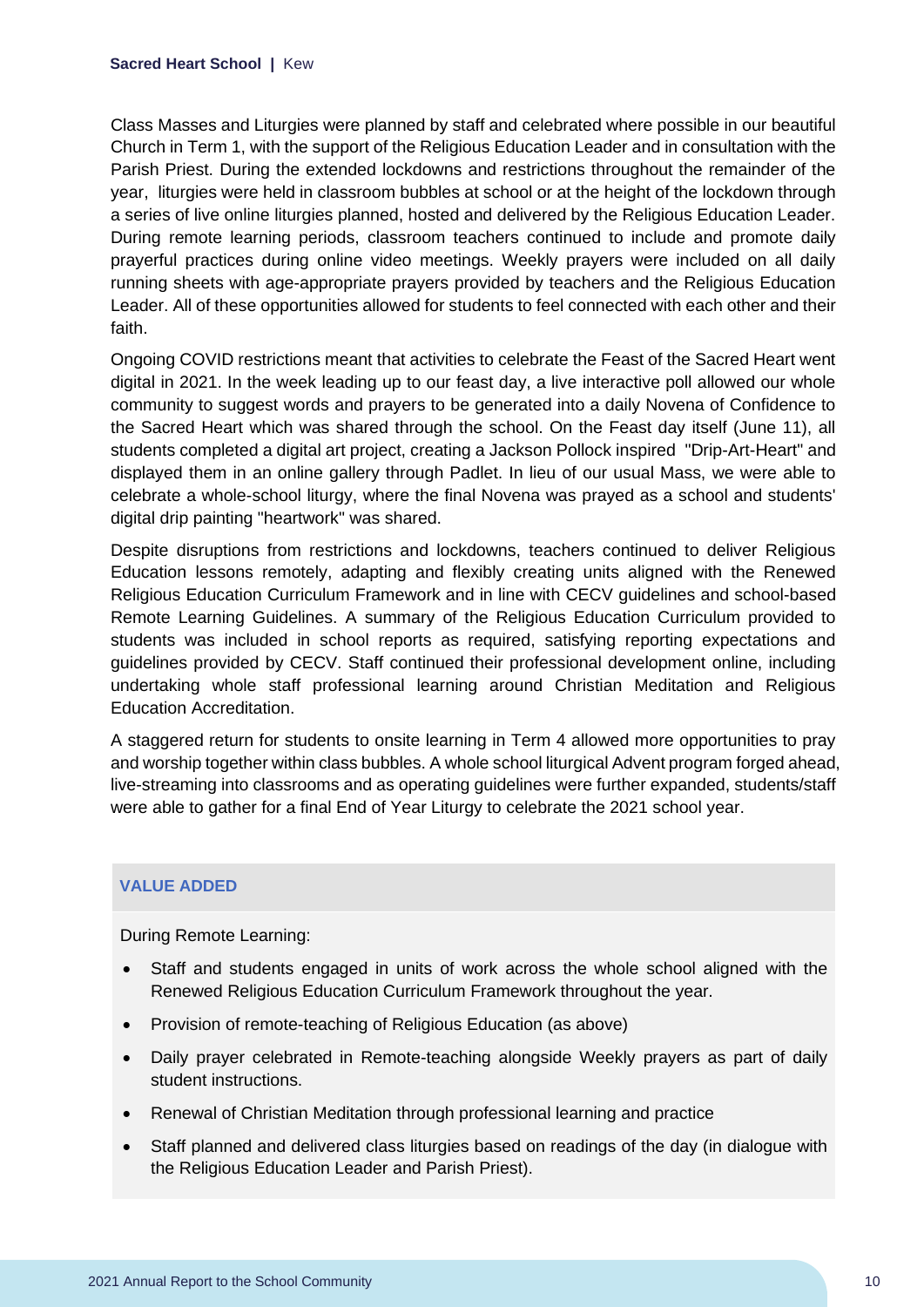- Separate Religious Education website was launched to connect with the community during Lent in 2021.
- Social Justice initiatives supporting Caritas, CatholicCare, Brigidine Asylum Resource Centre and St. Vincent de Paul.
- Whole school art project to create new "Stations of the Cross" artwork for Holy Week.
- End of Year Liturgy celebrated with students and staff onsite in lieu of Mass.
- Whole school sequential scripture-based liturgies during the seasons of Lent and Advent.
- Staff made authentic links between inquiry units of work and the RE curriculum when possible.
- Staff reported on Religious Education as per CECV Religious Education guidelines during COVID affected year.
- Staff planned class Masses and Liturgies with support from the Religious Education Leader and Parish Priest.
- The Horizons of Hope documents were used as the foundation documents for all Teaching and Learning planning.
- RE curriculum is integrated into other learning areas where it can be done authentically e.g. scripture analysis and comprehension strategies, Bible passages and Mindsets.
- RE proforma for units (as stand alone RE units or partnered with Inquiry) are embedded into practice, as planning and curriculum delivery tracking documents. These help to clearly show the links between the Renewed RE Framework and Victorian Curriculum documents.
- The Religious Education Leader is released to work with staff to plan both curriculum and liturgical celebrations.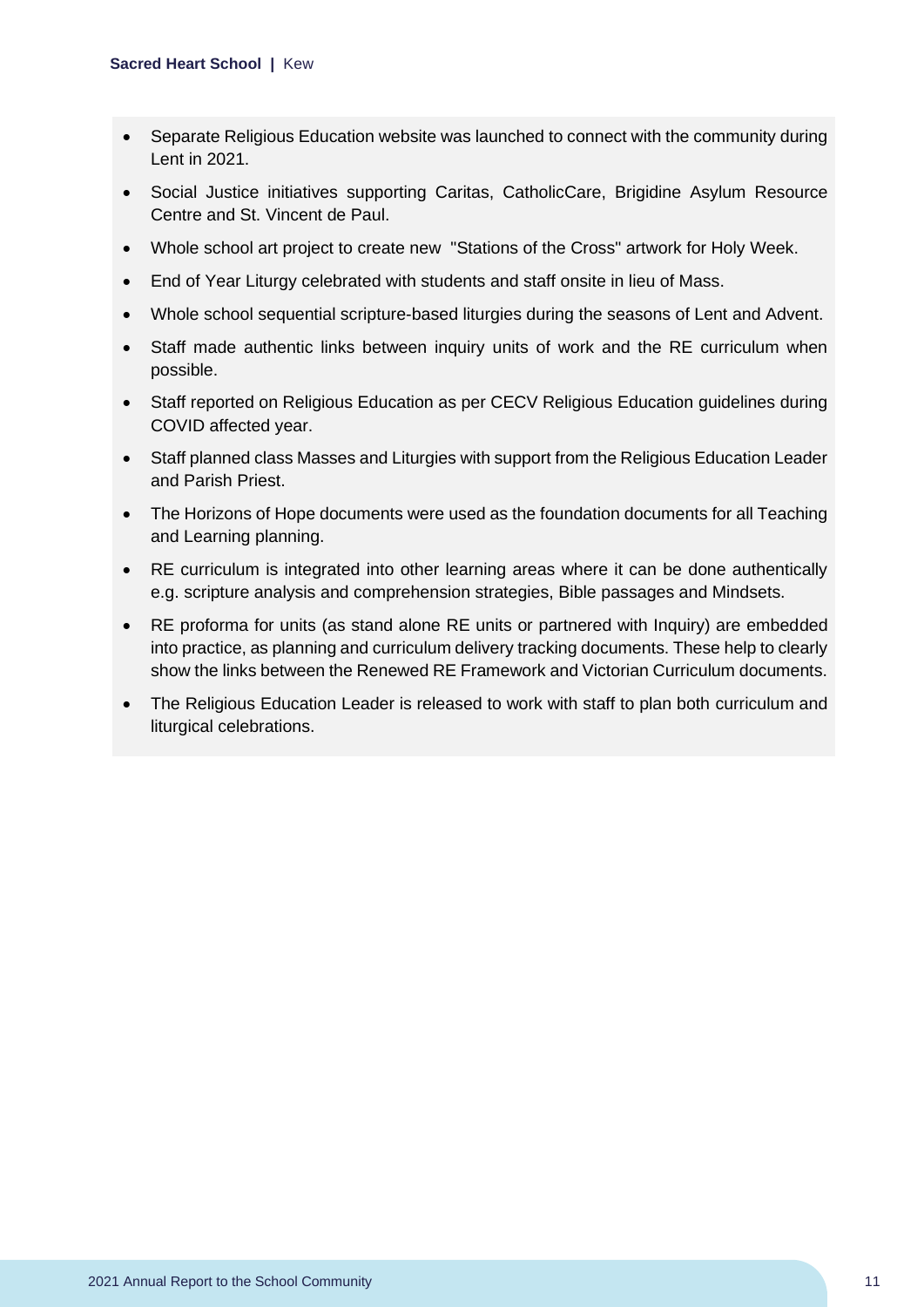# <span id="page-12-0"></span>**Learning & Teaching**

#### **Goals & Intended Outcomes**

- That teachers use data effectively to drive learning and teaching.
- That learning growth is maximised for all students.

### **Achievements**

Despite the continuation of the COVID-19 pandemic, our school continued to provide both a rich, relevant and rigorous curriculum for our students in 2021. The Learning and Teaching Leader and Junior and Senior Team Leaders continued to work together to ensure cohesive curriculum provision across the whole school.

The Religious Education Curriculum Framework continued to underpin the Religious Education program here at Sacred Heart Kew. Digital Technology was used widely across all year levels, especially during our Remote Learning periods, with Google Meets, Google Drive, Seesaw and Edmodo being used throughout this time.

Our Learning Diversity Leader continued to support staff in the writing of Personal Learning Plans (PLP's), with Program Support Group meetings (PSG's) each term. Learning Support Officers were timetabled to classrooms on an equitable basis and supported students online during Remote Learning periods. A school funded counsellor was also available to consult with parents, students and teachers on a weekly basis. We continued to implement the Nationally Consistent Collection of Data (NCCD). All classroom and subject teachers planned, implemented and recorded adjustments designed to support the identified requirements of students with additional learning needs.

Other Achievements in 2021 include:

- Continued implementation of consistent whole school pedagogical approaches, such as the use of Learning Intentions, Success Criteria and SMART Spelling.
- Introduction of Progressive Achievement Tests (PAT) in Reading and Mathematics into the Assessment Schedule to identify starting points for learning, targeted teaching and improved monitoring of student growth.
- Staff professional development in administration and analysis of PAT data.
- Developed teacher capacity to effectively utilise and analyse PAT Reading and PAT Maths.
- Preparation of termly Curriculum Letters outlining the focus and expected outcomes for each subject area.
- Parent Curriculum Evenings were held in Term 1 to outline school expectations and learning arrangements for the year.
- Continued to develop the role of Levelled Leaders to work with classroom teachers.
- Evaluated and refined the school's Data Plan to ensure assessments are updated and relevant.
- Analysed and used data in Professional Learning Teams to support personalised learning.
- Collected and documented data in a consistent manner across the school, as evidence for NCCD (Nationally Consistent Collection of Data).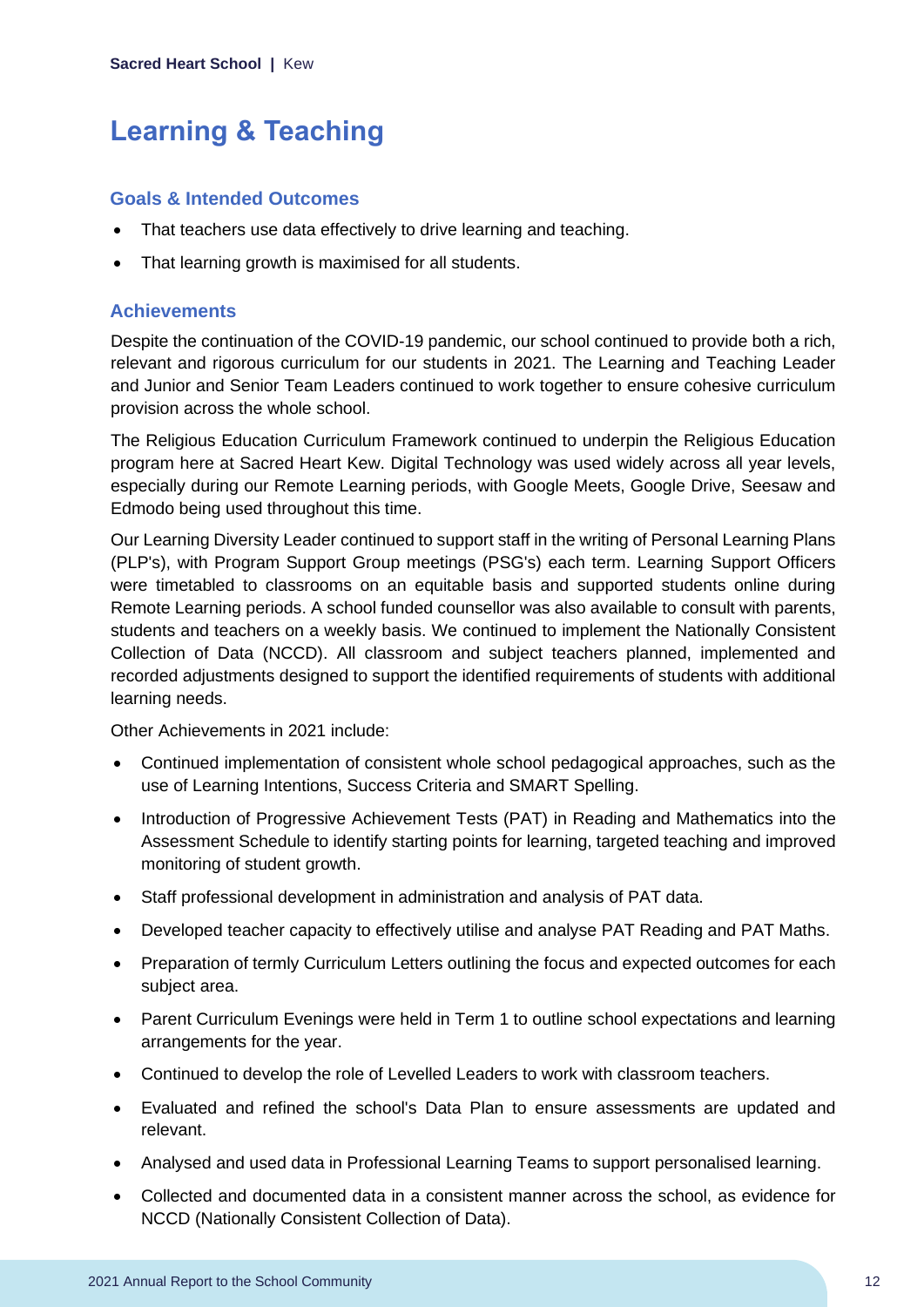- Maintained the use of planning documentation that includes teaching and learning experiences linked to the Victorian Curriculum/RE Curriculum Framework.
- Adjusted learning experiences to enable and extend students.
- Provided consistent Remote Learning Guidelines across the school.
- Staff planned and recorded learning videos shared with students.
- Provided digital online resources to support remote learning.
- Modified Semester reporting in line with Victorian Government guidelines.
- Ongoing online professional learning activities via Zoom, Google Meets, WebEx etc.
- Staff trained in MiniLit (Literacy Intervention Program) to commence in 2022.

### **STUDENT LEARNING OUTCOMES**

There has been no change in the NAPLAN data from 2019 to 2021 as all (100%) of children met the minimum standards. Our children continue to achieve excellent NAPLAN results.

In 2021, the following strategies were in place to improve student learning outcomes, including periods of Remote Learning:

- Data analysis of pre-testing as per the school's Data Plan to cater for individual needs.
- Staff engaged in Professional Development to effectively administer and analyse PAT Reading (PATR) and PAT Maths (PATM).
- Level Leaders met twice a term with their teams to discuss: updating curriculum resources, supporting 'at risk' students, implementing consistent pedagogical practices in Literacy and Mathematics.
- All staff reviewed the Annual Action Plan to set goals and targets and identify actions to support improvements in student learning outcomes.
- Staff prepared physical or digital learning materials to support students such as prerecorded instructional videos.
- ICT platforms such as Seesaw, Edmodo, Google Drive were used to upload student work samples and provide feedback to students.
- Google Meets continued to be used to host video conferences between students and teachers for whole class and small group lessons.
- Learning Support Officers (LSO's) supported students online during periods of Remote Learning.
- 2021 NAPLAN Data was analysed by staff to identify areas of success and areas for improvement for 2022 and beyond.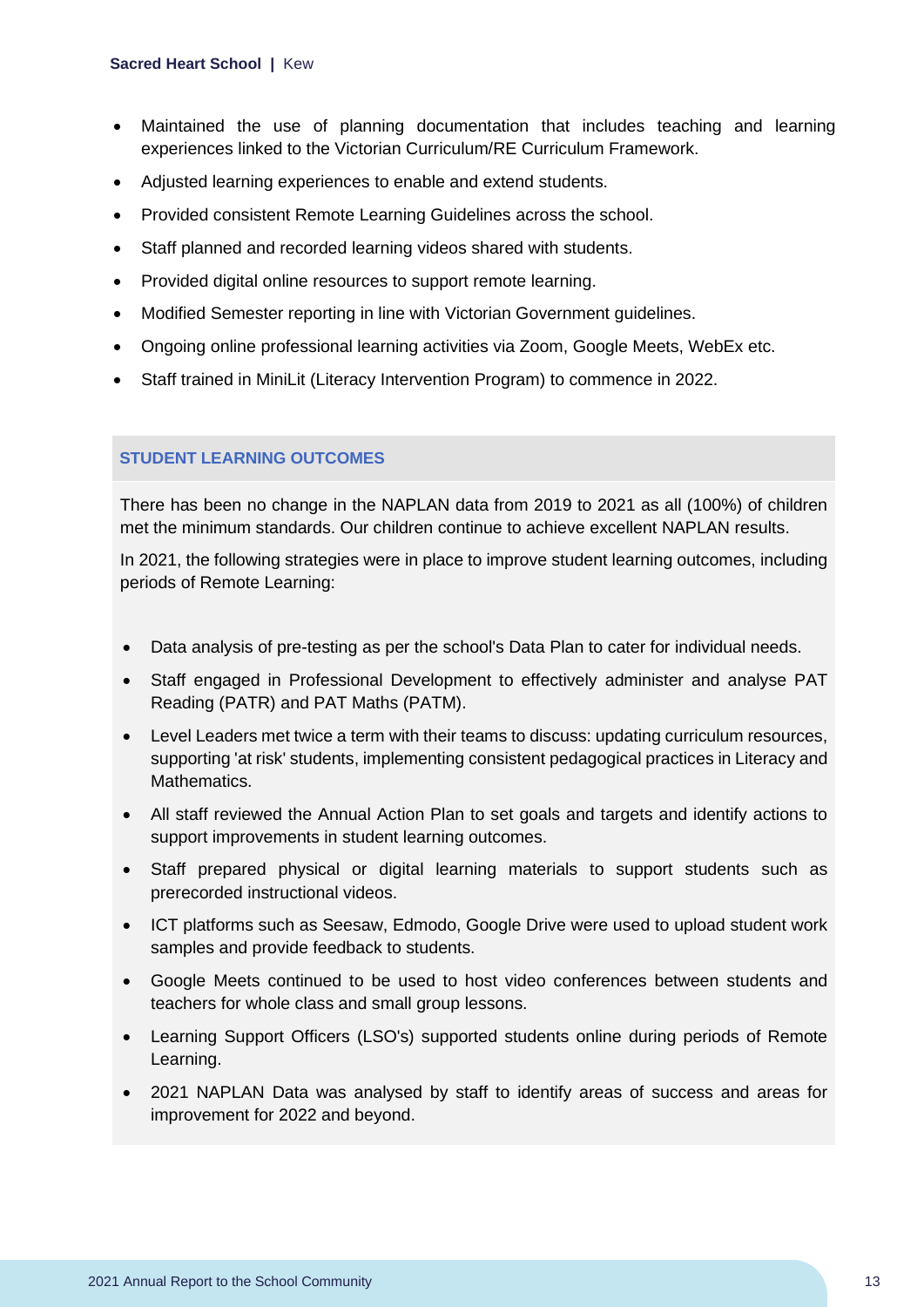| <b>NAPLAN TESTS</b>            | 2019<br>$\frac{0}{0}$ | 2020                         | $2019 - 2020$<br><b>Changes</b> | 2021<br>$\frac{0}{0}$ | $2020 - 2021$<br><b>Changes</b> |
|--------------------------------|-----------------------|------------------------------|---------------------------------|-----------------------|---------------------------------|
|                                |                       | $\star$                      | $\star$                         |                       | $\star$                         |
| YR 03 Grammar &<br>Punctuation | 100.0                 | $\qquad \qquad \blacksquare$ | $\overline{\phantom{a}}$        | 100.0                 |                                 |
| <b>YR 03 Numeracy</b>          | 100.0                 | $\qquad \qquad \blacksquare$ |                                 | 100.0                 |                                 |
| <b>YR 03 Reading</b>           | 100.0                 | $\overline{\phantom{0}}$     |                                 | 100.0                 |                                 |
| <b>YR 03 Spelling</b>          | 100.0                 | $\qquad \qquad \blacksquare$ |                                 | 100.0                 |                                 |
| <b>YR 03 Writing</b>           | 100.0                 | $\overline{\phantom{0}}$     | $\qquad \qquad \blacksquare$    | 100.0                 |                                 |
| YR 05 Grammar &<br>Punctuation | 100.0                 | -                            |                                 | 100.0                 |                                 |
| <b>YR 05 Numeracy</b>          | 100.0                 | $\overline{\phantom{0}}$     |                                 | 100.0                 |                                 |
| <b>YR 05 Reading</b>           | 100.0                 | $\qquad \qquad \blacksquare$ | $\overline{\phantom{a}}$        | 100.0                 |                                 |
| <b>YR 05 Spelling</b>          | 100.0                 | -                            |                                 | 100.0                 |                                 |
| <b>YR 05 Writing</b>           | 100.0                 | -                            |                                 | 100.0                 |                                 |

#### **PROPORTION OF STUDENTS MEETING THE MINIMUM STANDARDS**

\* There are no NAPLAN results to report in 2020 as the Australian Government decided that due to the COVID-19 pandemic NAPLAN Assessments would not take place.

\*\* Data cannot be reported for this year as the number of students that sat the test was below 5 and the data has been suppressed for privacy reasons in accordance with the ACARA NAPLAN data reporting provisions.

\*\*\* No students sat the NAPLAN tests in this year level and in one or both of the relevant years.



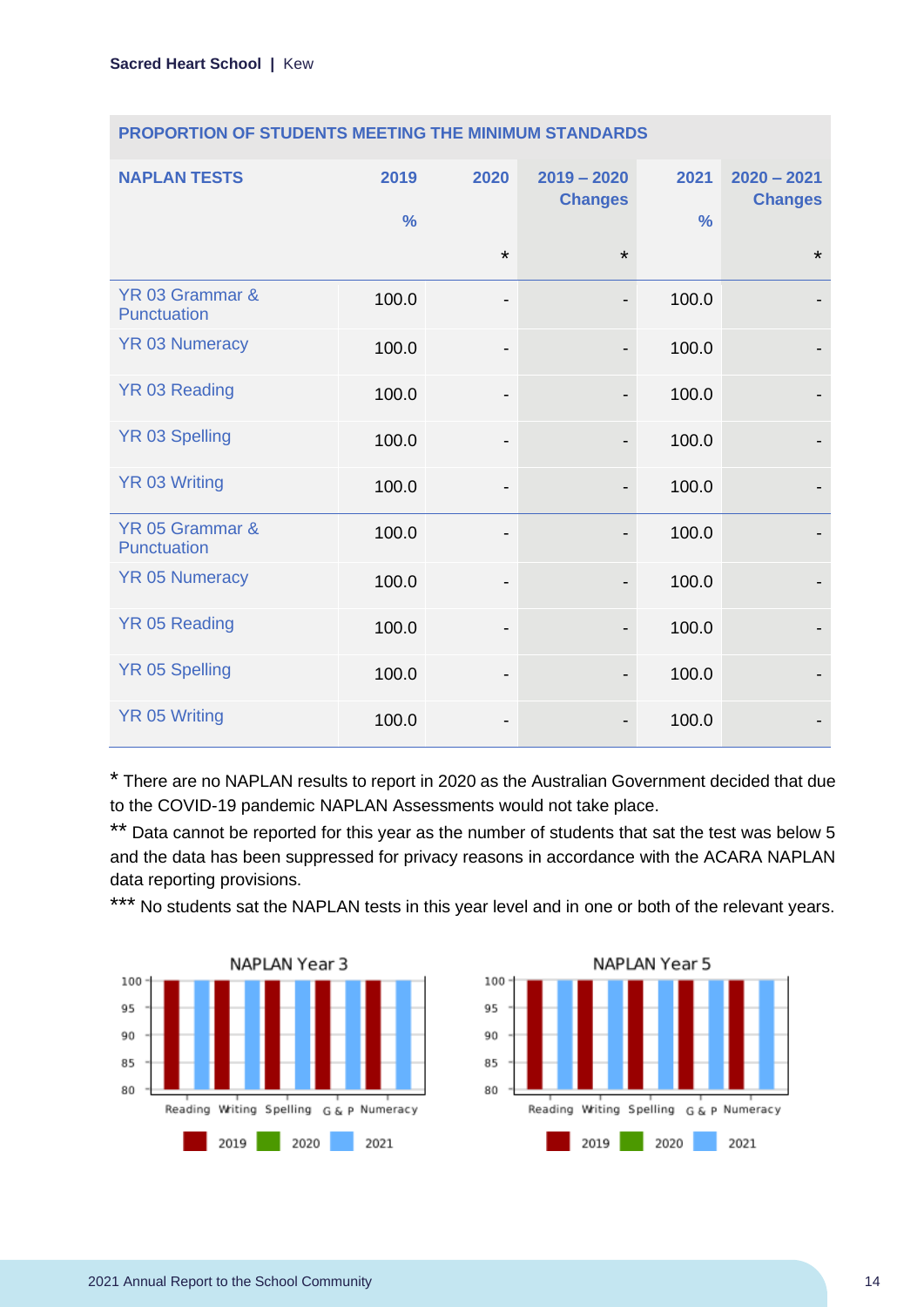# <span id="page-15-0"></span>**Student Wellbeing**

#### **Goals & Intended Outcomes**

That curriculum delivery is inclusive of all students and reflects their diverse learning and wellbeing needs.

#### **Achievements**

All staff at Sacred Heart Kew are committed to the positive wellbeing of all our students. Our Student Wellbeing/Learning Diversity Leader continued to work collaboratively with staff as they provided a safe and welcoming environment throughout 2021. Student Wellbeing continued to be an important leadership role within the school. A time allocation of 0.2 FTE was given to support this role.

#### **VALUE ADDED**

Achievements:

- Year 5 students were supported by Kate Wilde 'Human Development Workshop'.
- Celebrated many initiatives to highlight the learning and importance of our personal and social capabilities, such as: Harmony Day and National Day of Action against Bullying.
- Lunchtime activities were offered to support students' emotional and social wellbeing. These activities included: Dance, Football, Cricket, Origami and Drawing. They were offered when all students were back on-site.
- School Counsellor role and time allocation was maintained; allowing many students to benefit from one on one counselling sessions and small group sessions.
- During Remote Learning, counselling sessions also continued via Google Meets.
- Year 6 students were buddies to our Prep students. This helped our youngest students to feel welcomed, comfortable and supported in their new school environment. There were frequent 'Buddy Lunches' and 'Buddy Activities' organised for Year 6 students and their Prep buddies.
- On-site Learning was offered for those students who were vulnerable during Lockdown periods.
- We continue to be an accredited eSmart school.
- All students participated in The Cyber Safety program, supporting responsible use of digital technologies.
- All staff participated in professional learning by The Cyber Safety Project.
- Online learning modules were offered to parents to support and guide their children with digital learning.
- Each classroom had a 'Zones of Regulation' display that supports the whole school approach of the 'Zones of Regulation' framework.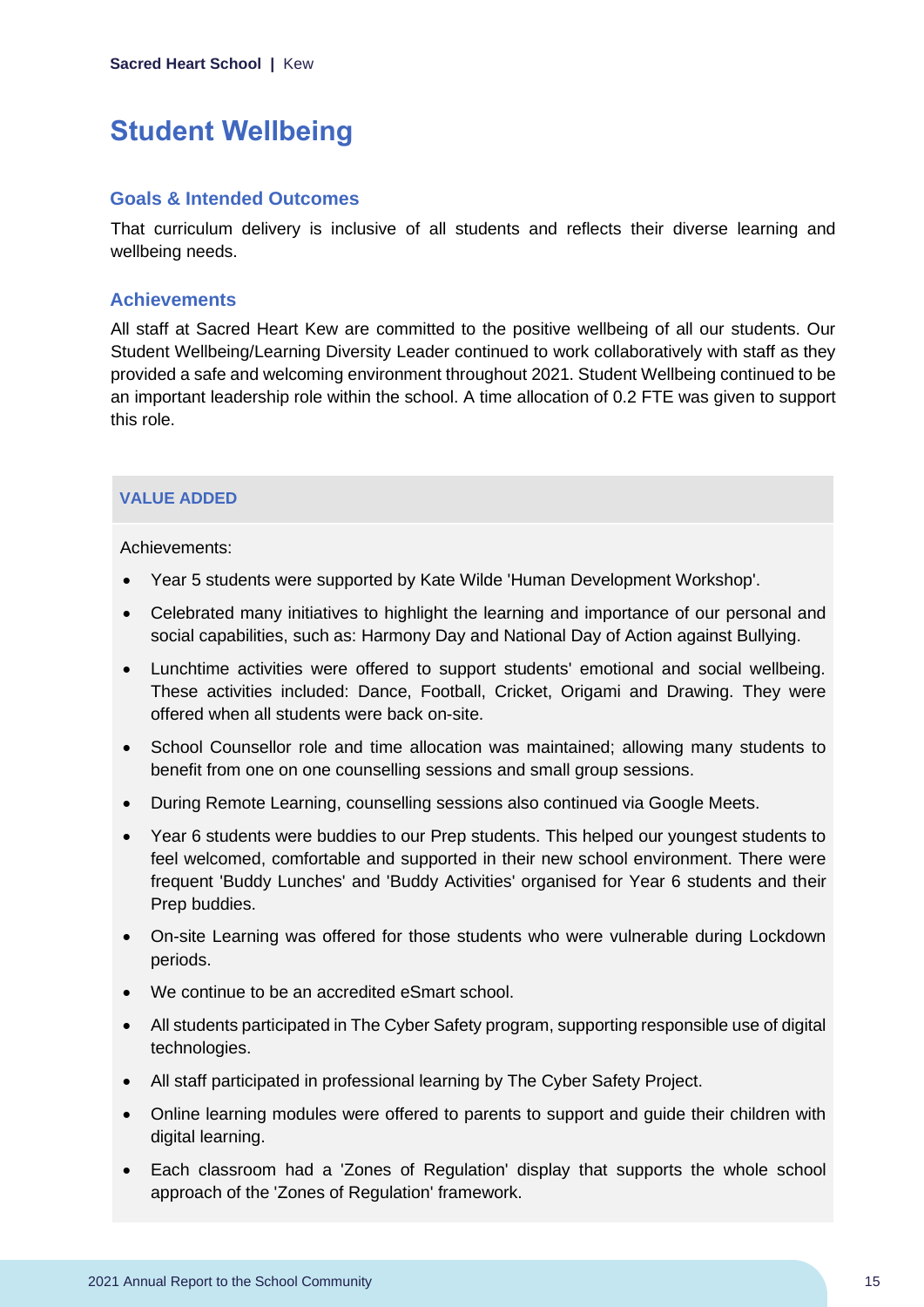- New Staff were given 'Zones of Regulation' professional reading.
- All staff completed an on-line Mandatory Reporting module assessment regarding their responsibilities in relation to Child Protection and Child First.
- Transition meetings were held between our Prep teachers and local Kindergarten staff.
- Varied opportunities for students in Year 6 to hold Leadership Roles were provided, These included: School Captains, Sports Captains, Class Captains and Environmental Monitors.
- The Wellbeing Leader supported teachers with Circle Time and classroom visits.
- Program Support Group (PSG) meetings occurred once a term.
- Learning Support Officers (LSO's) continued to support students in the classroom.

During Remote Learning:

- Weekly Wellbeing grids were sent home to support learning. These grids offered students a range of different activities that supported the teaching of: The Resilience Project, Respectful Relationships and Personal and Social Capabilities.
- Recorded School Assembly was provided each week (with both School Principal/Deputy Principal present).
- Wellbeing/Care packages were delivered by Leadership team members to the homes of all families during lockdown.
- Program Support Group (PSG) meetings continued remotely.

#### **STUDENT SATISFACTION**

MACSSIS 2021 (Melbourne Archdiocese Catholic Schools - School Improvement Survey) Student Detailed Results

How often do your teachers ask you to explain your answers?  $2019 = 65\%$  2021 = 76%

How much do your teachers encourage you to your best?  $2019 = 84\%$  2021 = 89%

How high are your teachers' expectations for you? 2019 = 84% 2021 = 90%

How often do your teachers seem excited to be teaching your classes?  $2019 = 59\% 2021 =$ 66%

How would you describe the behaviour expectations for the students at your school? 2019  $=$ 73% 2021 = 76%

How many teachers are respectful towards you? 2019 = 80% 2021 = 82%

How supportive are the adults at your school?  $2019 = 73\%$   $2021 = 74\%$ 

#### **STUDENT ATTENDANCE**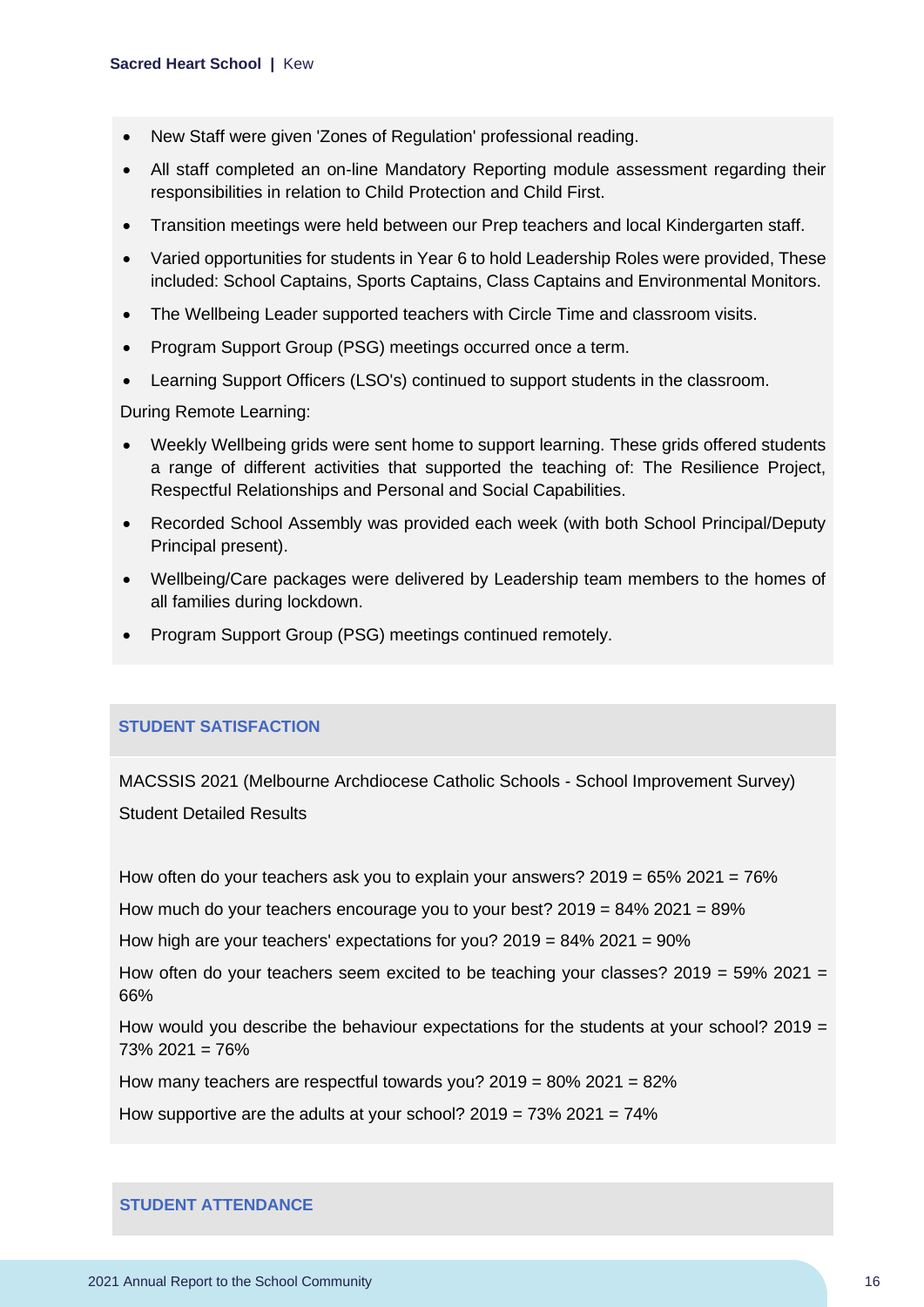School attendance is important as it maximises life opportunities for children and young people, providing them with education and support networks. Unless an exemption has been granted all parents and carers must ensure their child attends school. The Education and Training Reform (School Attendance) Regulations 2013, provides guidelines for schools to meet their responsibilities.

The Attendance Roll is a legal document and is kept strictly in accordance with mandated guidelines. Attendance is noted twice daily, each morning before 9am and in the afternoon after 2pm. The attendance roll at Sacred Heart Kew is electronic. It is the class teacher's responsibility to ensure that the roll is kept up to date. All information must be entered correctly. Pupils are marked as present or absent at the time of roll call. After 9.30am, if notification has not been received regarding the absence of a child, the school will contact the parents to satisfy legal requirements. Parents are requested to notify the school each morning, reporting the reason for their child's absence. This can be done via telephone, email or via Skoolbag App.

Where a student has regular or multiple unexplained absences the principal will meet with the parents to discuss the student's attendance and a plan of action moving forward to improve school attendance and support the student's wellbeing. If student attendance does not improve the Principal will report this to Melbourne Archdiocese Catholic Schools (MACS) and this will result in further action. In the case of school refusal, the Principal or Deputy will contact the parents to ascertain the reasons for the student's non-attendance. A plan will then be devised to assist the student with a positive return to school. The services of the school counsellor may be accessed if necessary.

**Due to COVID-19, student attendance requirements were modified for students learning remotely.**

| <b>Y01</b>                 | 96.3% |
|----------------------------|-------|
| <b>Y02</b>                 | 96.2% |
| <b>Y03</b>                 | 96.1% |
| <b>Y04</b>                 | 97.1% |
| <b>Y05</b>                 | 96.8% |
| <b>Y06</b>                 | 95.6% |
| Overall average attendance | 96.3% |

# **AVERAGE STUDENT ATTENDANCE RATE BY YEAR LEVEL**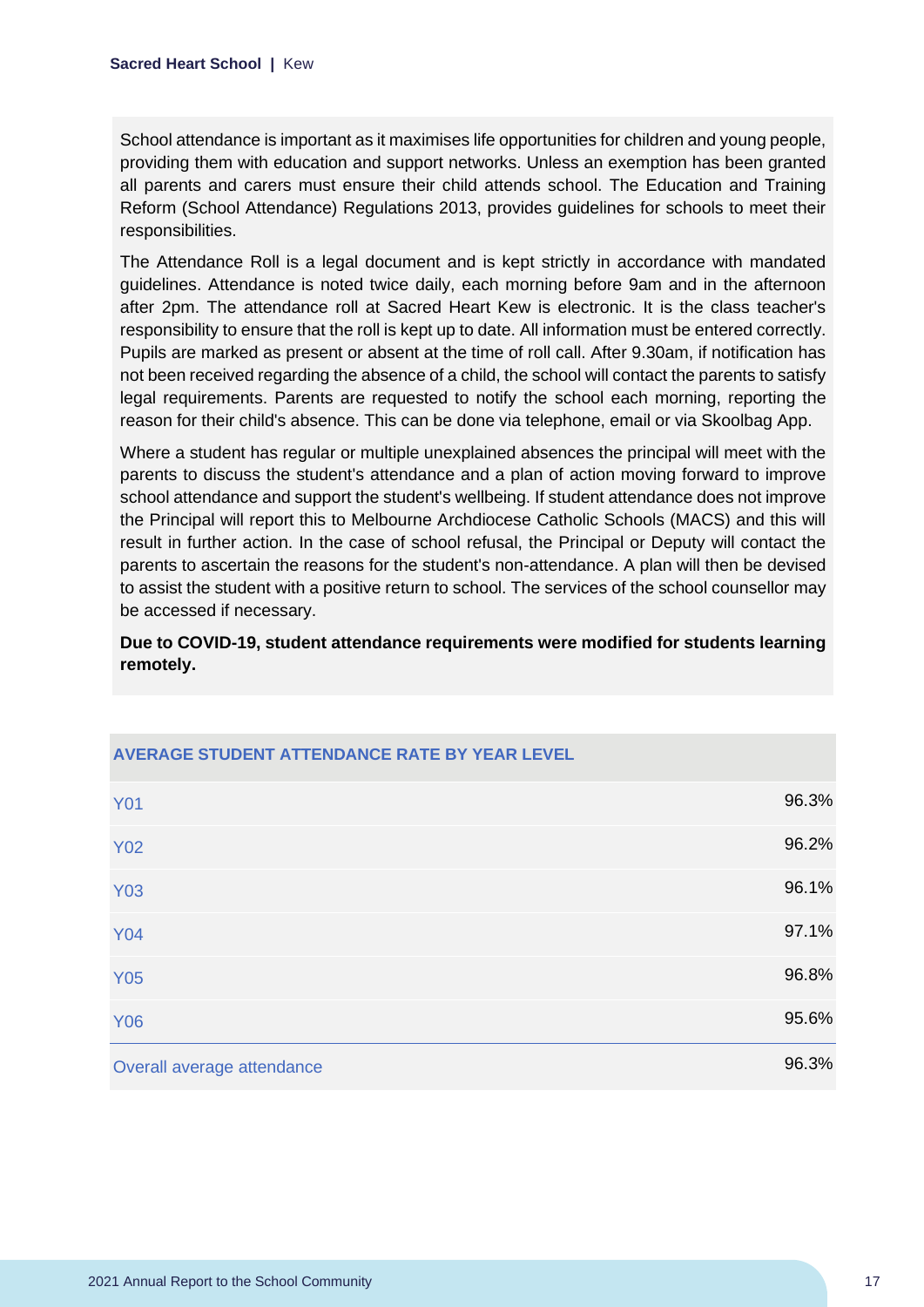## <span id="page-18-0"></span>**Child Safe Standards**

#### **Goals & Intended Outcomes**

**Goal:** Further integrate and refine Child Safe practices at Sacred Heart Kew.

#### **Intended Outcomes:**

• Continue to communicate to our wider community about all aspects of our Child Safe policy and practices.

• Empower our students to learn and succeed in a safe and welcoming learning environment.

#### **Achievements**

Sacred Heart Kew continues to refine Child Safe practices, policies and processes. These are embedded into our school culture.

Some of our other Achievements include:

• All classroom teachers address aspects of the Child Safe Standards at our beginning of the year 'Curriculum Evening' in February.

• All volunteers at our school are made aware of and comply with our Child Safe Policies and procedures.

• New families, contractors or visitors to our school are presented with a copy of our Child Safe Code of Conduct.

• Volunteers who will be working with students or driving students in their private cars must have a current Police Check.

• All volunteers are required to sign a 'Volunteer Application' form and new volunteers are invited to a briefing in relation to the Child Safe Standards. Volunteers also complete: Child Safe Code of Conduct, presenting their WWCC, before working with students.

• All information relating to Child Safe practices at Sacred Heart Kew are included in our 'Welcome Packs'. This information is also placed on our school website and sent out via our Skoolbag App. Any updates in this area are communicated in our newsletters. This is also communicated to prospective parents/families at School Open Days/School Tours.

• Teachers and non-teaching staff continue to receive ongoing professional learning in relation to Reportable Conduct and our Child Safe Policies.

• Staff are aware of how to identify the type of risks that students could face and follow through with a risk management process to reduce the likelihood of this risk occurring.

- Risk Assessments are completed for all incursions/excursions/camps and school events.
- The school has a 'Child Safe' team with student leaders and staff members.
- Student participation and empowerment strategies include our Child Code of Conduct.

• Our Human Resources in relation to employment of staff, focus on the implementation of the required child safe policies and practices prior to employment. This includes Child Safe questions embedded into advertising/interview processes for potential new staff.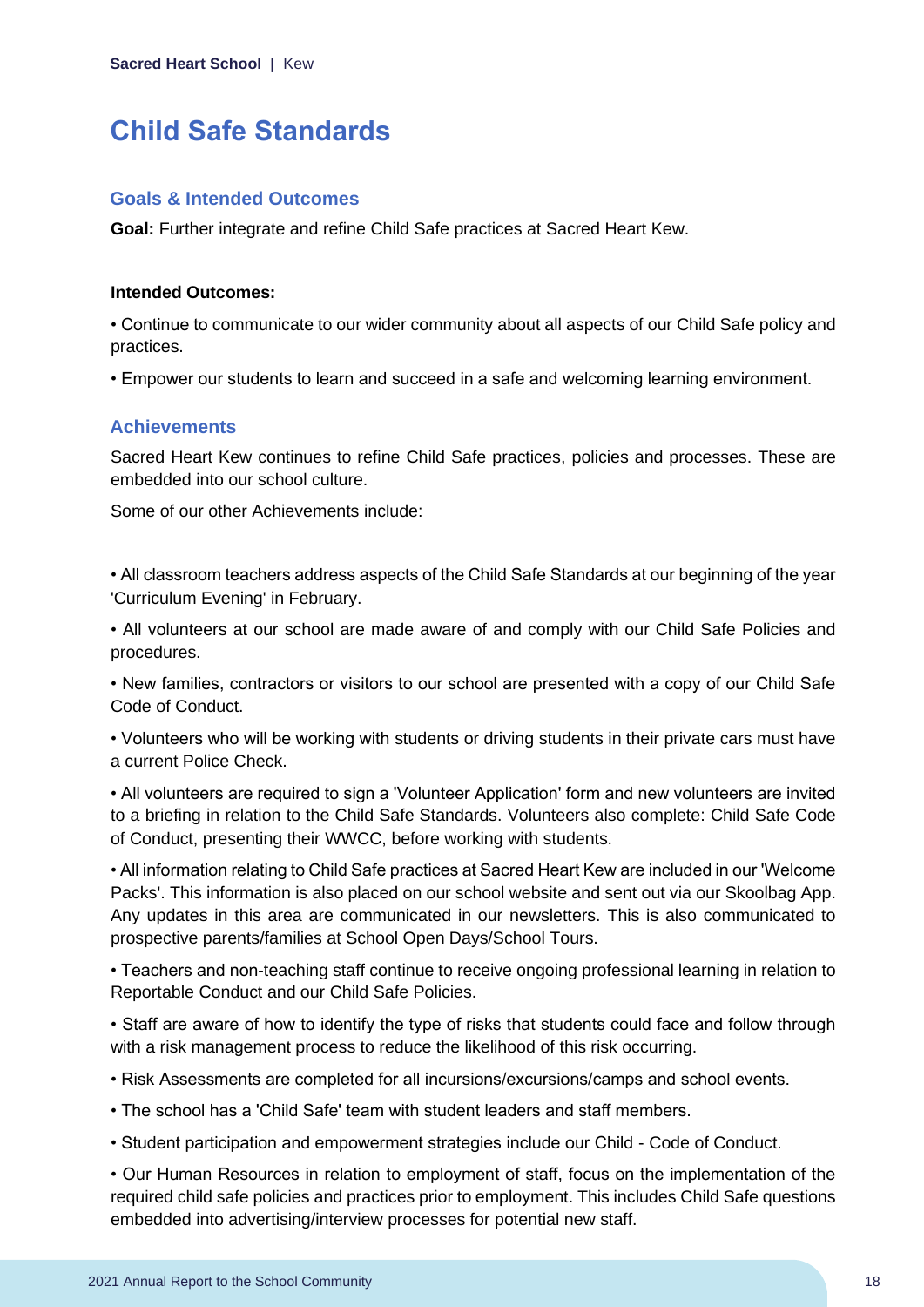### <span id="page-19-0"></span>**Leadership & Management**

#### **Goals & Intended Outcomes**

**Goal**: Continue to provide consistent and quality practice.

**Intended Outcomes:** Embedding a culture of learning together through mentoring and feedback, enhancing teaching and learning, improving student outcomes.

### **Achievements**

• The Leadership Team continued to meet on a fortnightly basis, working with the School Improvement Plan and Annual Action Plan.

• Membership of the Leadership Team in 2021 included: School Principal, Deputy Principal/Learning and Teaching Leader, Religious Education Leader, both Junior and Senior Team Leaders and a representative for part-time staff.

• All staff set an individual professional learning goal and met with either Principal/Deputy Principal on an ongoing basis throughout the school year.

• The Victorian Curriculum is used with the Renewed Religious Education Framework to plan for Inquiry Learning. Staff continued to use the Victorian Curriculum for their planning.

• Staff met twice weekly for a Staff Meeting and a Professional Learning Team Meeting.

• AITSL standards are promoted and highlighted on meeting agendas.

• Fortnightly Junior and Senior Team Meetings are embedded to discuss 'teaching and learning' and the effective use of data and moderation of student work.

• Professional learning has been provided to staff to support them to analyse and use data to enhance student learning opportunities.

• The Personalised Learning Plan proforma from Melbourne Archdiocese Catholic Schools (MACS) is consistently used across the school for all students on PLP's.

• Program Support Group Meetings were held each term as well as a whole staff meeting to develop Personalised Learning Plans.

• Student Goal Setting is based on the SACRED Goals that staff and students develop.

• Annual Review Meetings are in line with the AITSL Standards and the School Improvement Plan.

• We further enhanced teacher capacity through Professional Learning - Junior, Senior, Subject and Part-Time Staff team meetings.

- We continued to revisit and update our 'Staff Handbook'.
- We continually review our planning processes.
- The staff regularly evaluate and reviews student reports in nForma, in line with the Victorian Curriculum.

• Induction processes are embedded and a mentor is allocated for new staff members.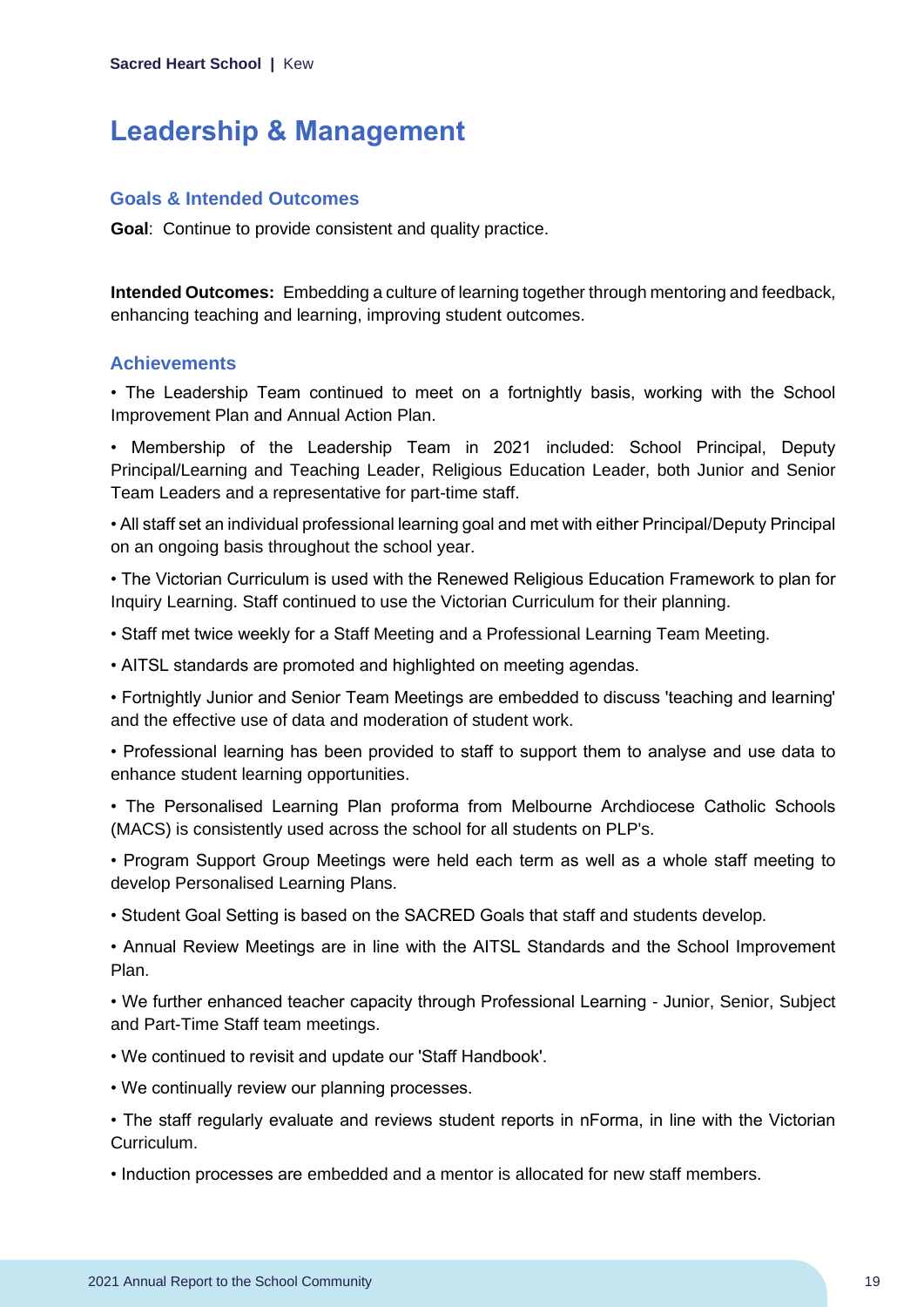#### **EXPENDITURE AND TEACHER PARTICIPATION IN PROFESSIONAL LEARNING**

Description of Professional Learning undertaken in 2021

• MACS Network Days - Student Wellbeing, Learning Diversity, ICT, Religious Education, Literacy, Learning & Teaching, Principal, Deputy Principal and Admin

- CPR and Anaphylaxis training
- Epilepsy training; Mandatory Reporting compliance
- SMART Spelling
- NCCD
- NAPLAN
- Christian Meditation (School Closure Day)
- ACER PAT staff professional learning (School Closure day)
- nForma PD
- 2022 curriculum planning (School Closure day)
- Writing Moderation
- Child Safe Standards
- Reportable Conduct briefings
- Zones of Regulation
- OH&S training
- ICT staff development
- MiniLit staff development
- TAP (RE Accreditation)
- Liturgy/Mass formation
- Maths Online Interview

| Number of teachers who participated in PL in 2021 |       |
|---------------------------------------------------|-------|
| Average expenditure per teacher for PL            | \$300 |

#### **TEACHER SATISFACTION**

MACSSIS 2021 (Melbourne Archdiocese Catholic Schools - School Improvement Survey)

Staff Detailed Results

How collegial are relationships between staff members at this school?  $2019 = 84\%$  2021 = 91%

How much do your school leaders care about you as an individual?  $2019 = 76\% 2021 = 83\%$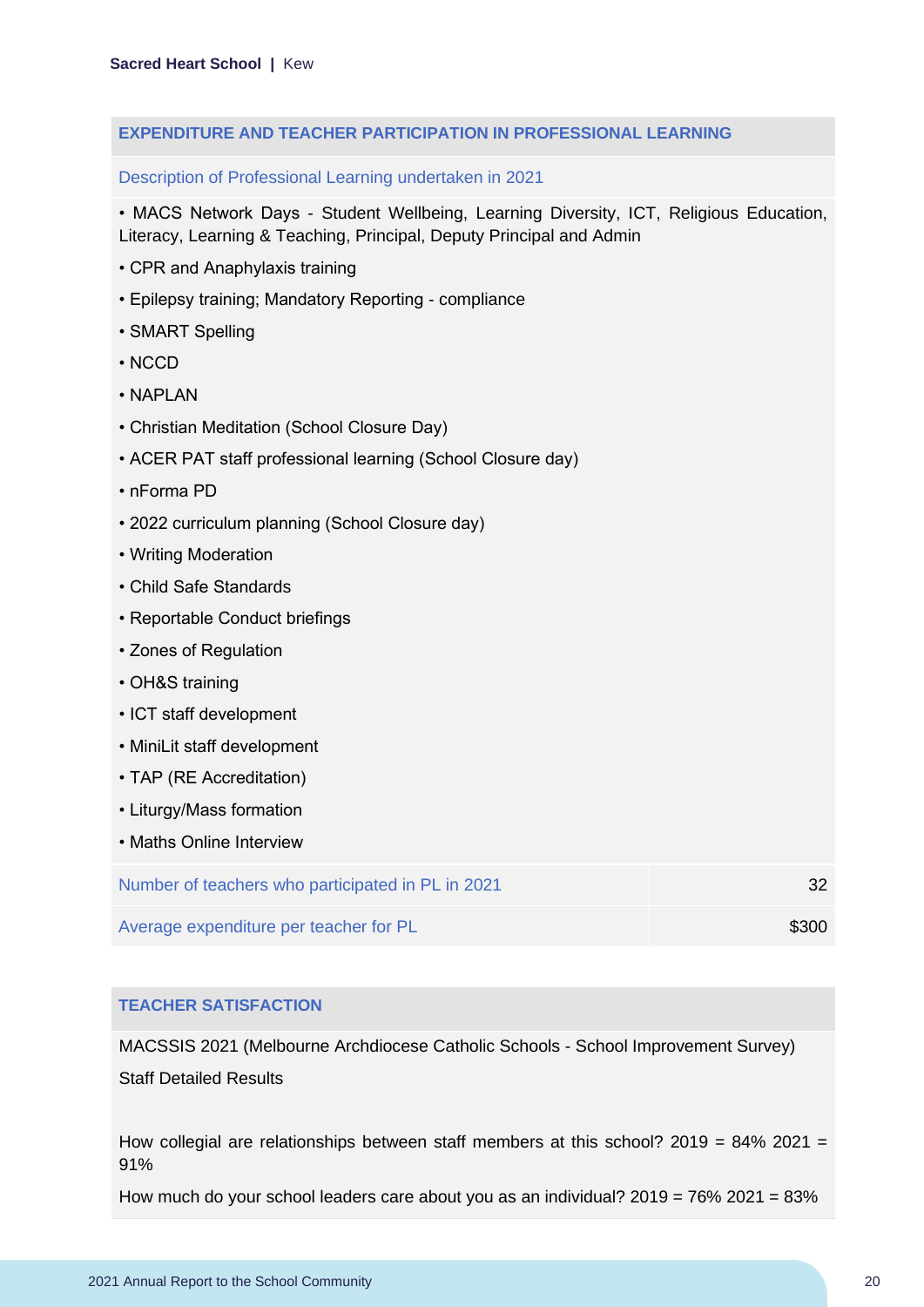How successful do you feel in your role?  $2019 = 84\%$   $2021 = 91\%$ How well are staff achievements celebrated? 2019 = 63% 2021 74%

Staff are highly enthusiastic, professional and committed to the Sacred Heart Kew school and community. They take pride in being active members of our community and are eager to be involved in our events and celebrations. Staff work, plan and teach collaboratively, supporting and learning from each other every day. They share the vision and live out the mission of our school, as they 'provide an environment that is safe, nurture the dignity of each person, promote respectful relationships, challenge injustice and lead change'. Staff are accountable and responsible. They have strong clarity about what is expected of them in their role and work together to ensure the best possible learning outcomes for students. Staff believe they are supported by leadership and know that leaders are approachable and can be relied upon.

| <b>TEACHING STAFF ATTENDANCE RATE</b> |       |
|---------------------------------------|-------|
| <b>Teaching Staff Attendance Rate</b> | 93.5% |
|                                       |       |
| <b>ALL STAFF RETENTION RATE</b>       |       |
| <b>Staff Retention Rate</b>           | 84.4% |
|                                       |       |
| <b>TEACHER QUALIFICATIONS</b>         |       |
| <b>Doctorate</b>                      | 0.0%  |
| <b>Masters</b>                        | 25.0% |
| Graduate                              | 0.0%  |
| <b>Graduate Certificate</b>           | 0.0%  |
| <b>Bachelor Degree</b>                | 83.3% |
| <b>Advanced Diploma</b>               | 8.3%  |
| <b>No Qualifications Listed</b>       | 0.0%  |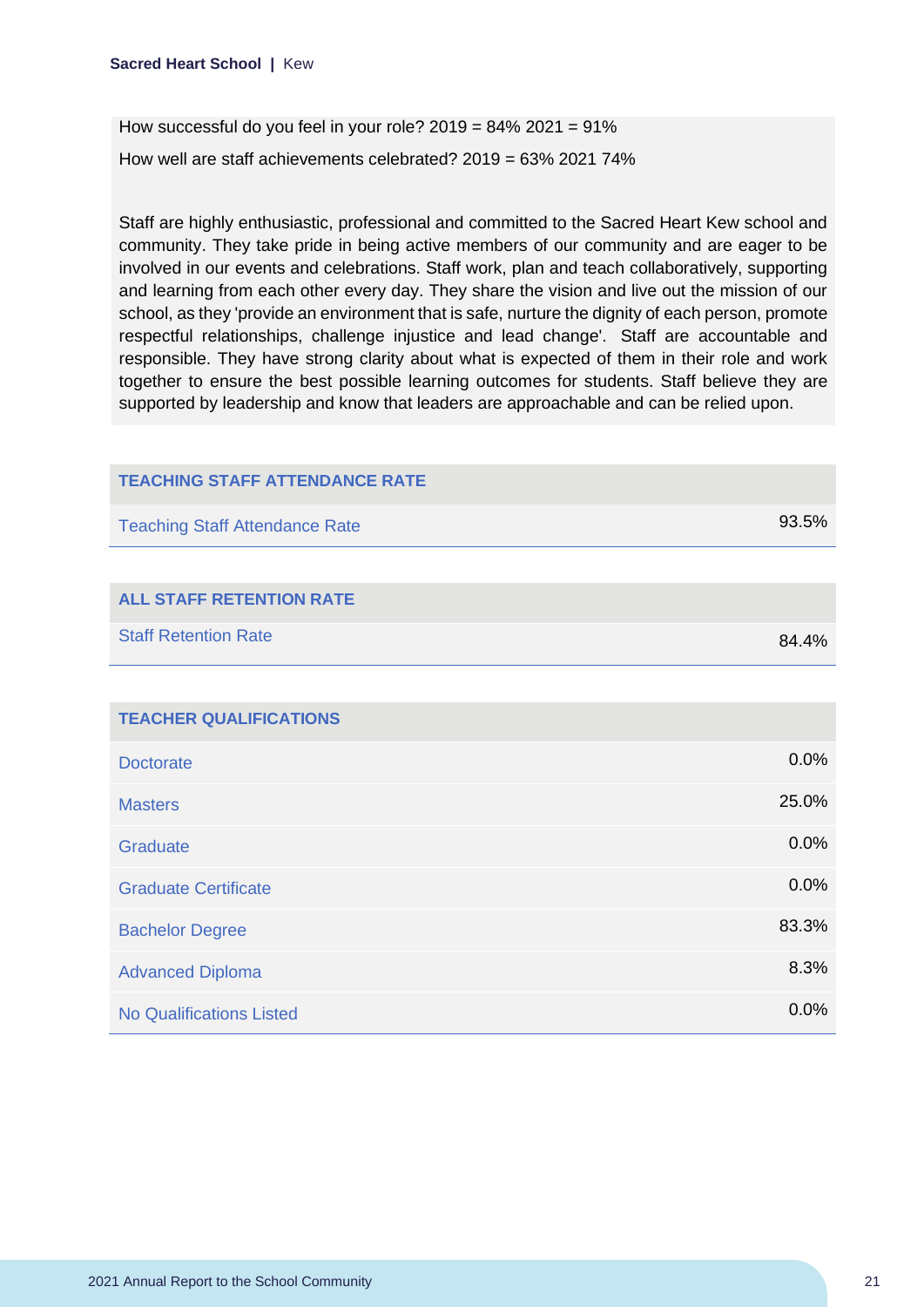| <b>STAFF COMPOSITION</b>                     |      |
|----------------------------------------------|------|
| <b>Principal Class (Headcount)</b>           | 2.0  |
| <b>Teaching Staff (Headcount)</b>            | 28.0 |
| <b>Teaching Staff (FTE)</b>                  | 19.5 |
| Non-Teaching Staff (Headcount)               | 7.0  |
| Non-Teaching Staff (FTE)                     | 5.6  |
| <b>Indigenous Teaching Staff (Headcount)</b> | 0.0  |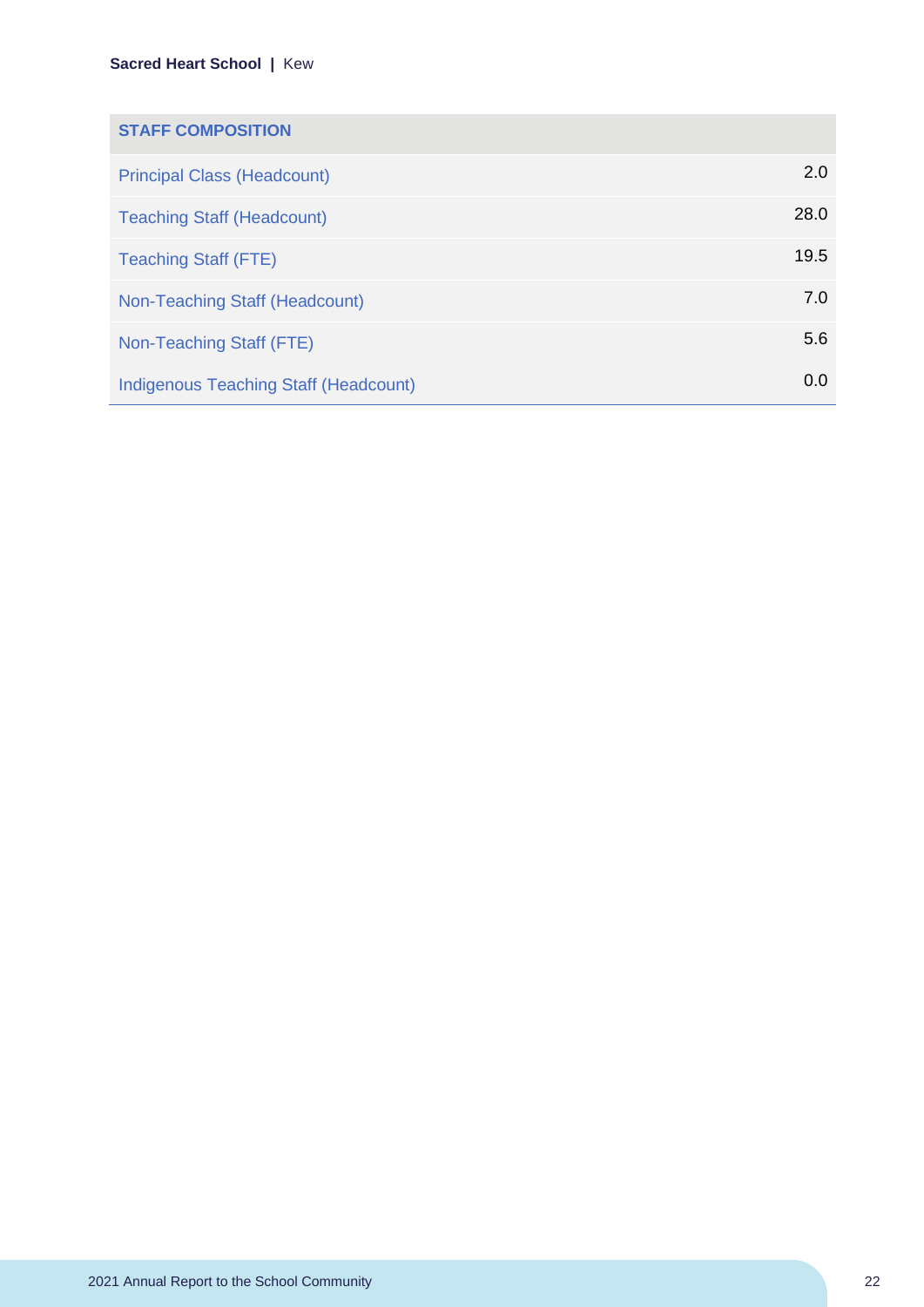## <span id="page-23-0"></span>**School Community**

#### **Goals & Intended Outcomes**

To further engage our families in their children's learning, and to strengthen both local and global community partnerships.

#### **Achievements**

Sacred Heart Kew greatly values the partnerships we have with our families and with groups within the local community.

• Regular and timely communication through our fortnightly newsletters, via Skoolbag App and email.

• Introduction of the Operoo online communication platform for parents to provide up-to-date medical information and excursion permission for their child.

• Continued use of Seesaw (online digital learning platform). This has engaged parents in their children's learning, allowing them to share in their child's daily learning tasks. This was particularly effective during periods of Remote Learning in 2021.

• School Assemblies each Monday morning provides each class with the opportunity to showcase their learning. These assemblies also recognise student achievement and showcase school values.

• Parent Information sessions and Parent/Teacher Conversations took place throughout the 2021 school year.

• Classroom Helper training programs were offered for those wanting to assist in classrooms.

• Sacred Heart Kew offers the services of the school counsellor to support individual students and their families where required.

• Parents actively participate at sporting activities for the whole school, and also support their children and staff in District sporting opportunities.

• Our School Advisory Council provided support and advice to the Parish Priest and Principal on matters relating to policies, finance and maintenance.

• The Parents' Association is a vibrant group who engage the community in a variety of activities throughout the year with the purpose of fundraising and building community. The Parents' Association has continued to attach 'doing something for others' (friend-raising) at our events throughout the year. Due to COVID-19, our usual Parents' Association events were unable to be held in the usual way.

• Our Parent Care Group continued to provide support to families in need within the community.

#### **PARENT SATISFACTION**

MACSSIS 2021 (Melbourne Archdiocese Catholic Schools - School Improvement Survey)